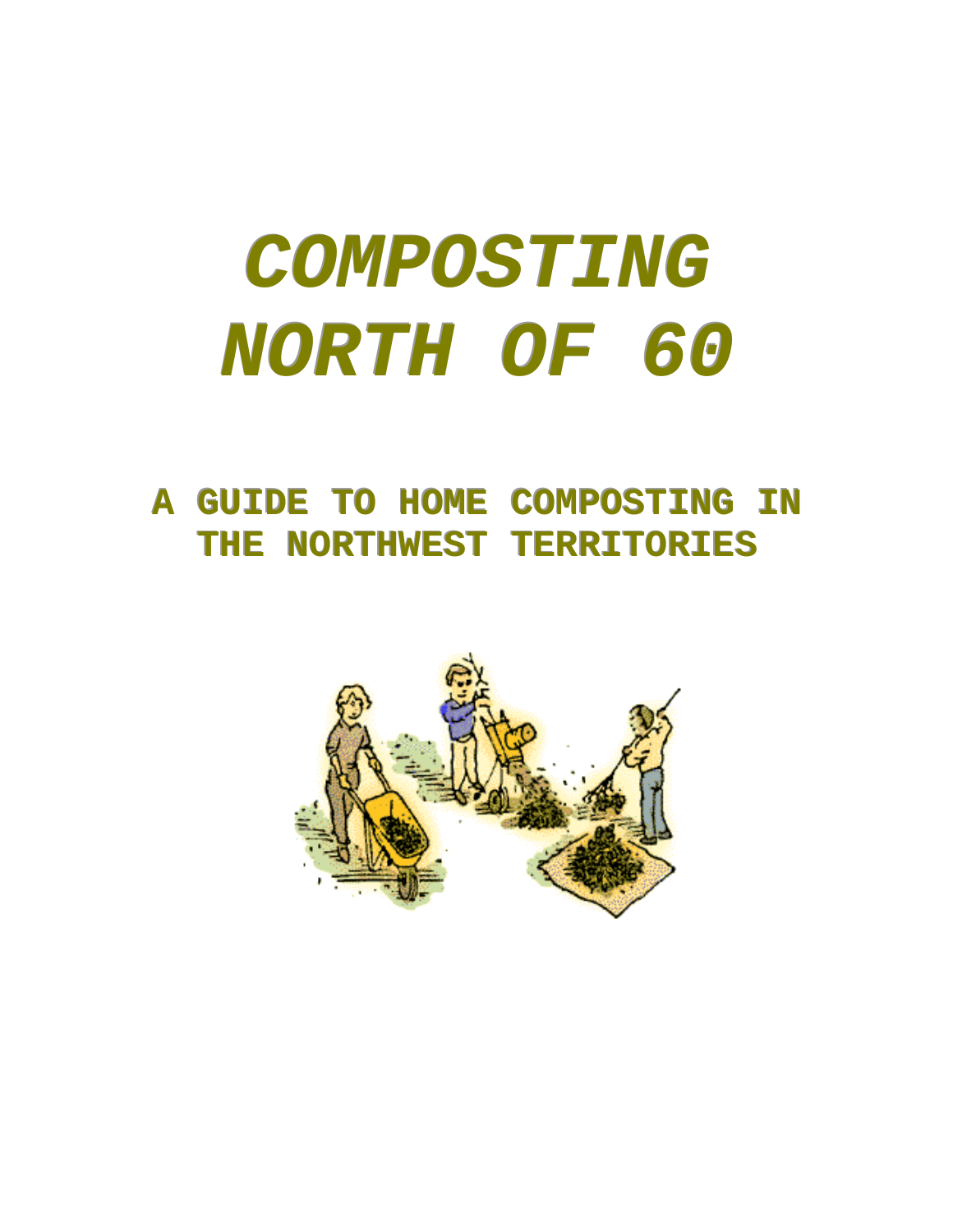# **TABLE OF CONTENTS**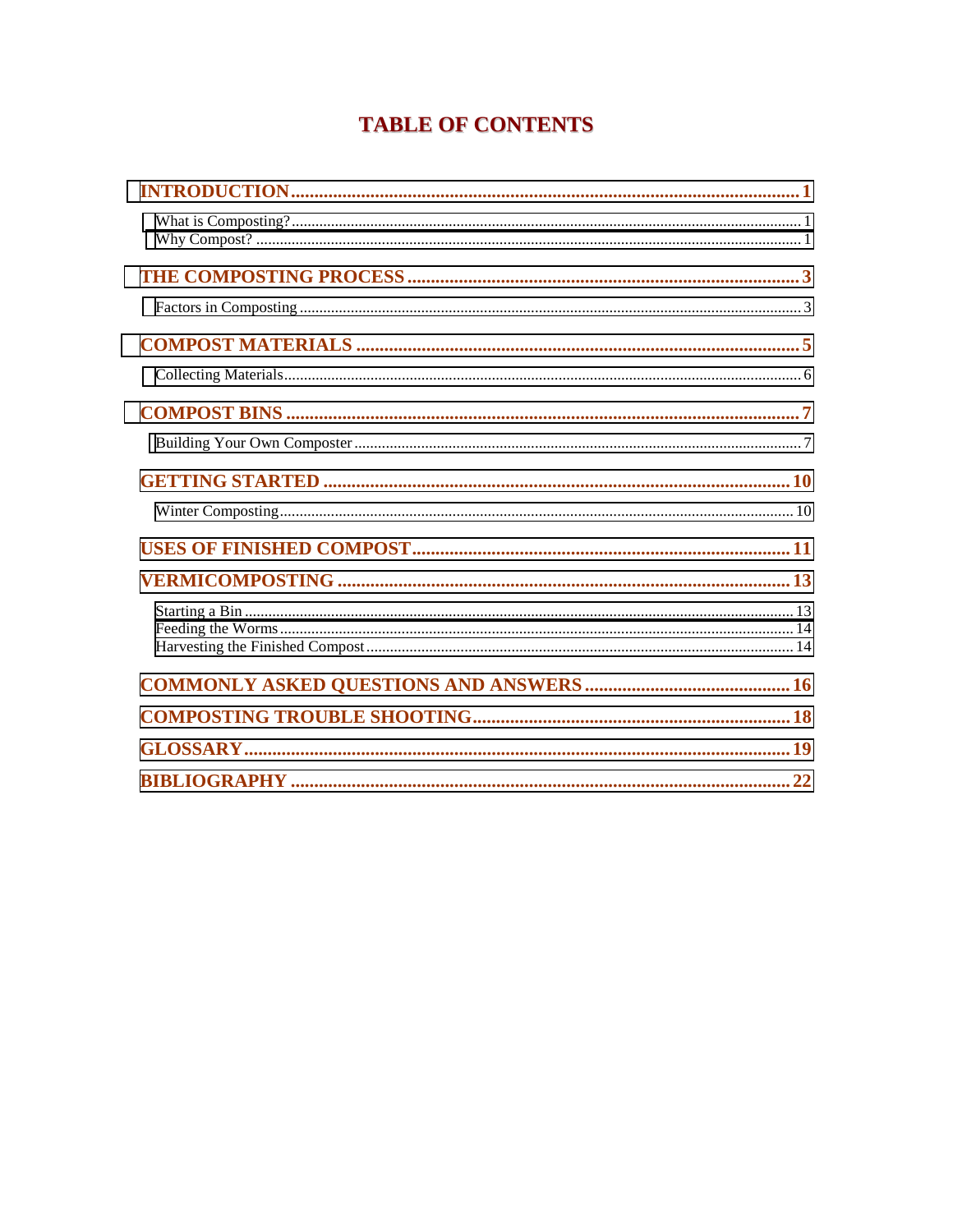# **INTRODUCTION**

<span id="page-2-0"></span>This booklet was developed to encourage residents of the Northwest Territories (NWT) to begin composting by providing simple steps and guidelines for both backyard and indoor composting. Included in this booklet are the fundamentals of composting, examples of various designs for composting systems and instructions on how to manage and maintain your own unique composting system.

Many people throughout the NWT have already been successfully composting for years. They provide proof that composting may indeed be part of the solution to reducing waste in the NWT. A number of northern gardeners have shared their composting knowledge and experiences with us. Their comments have been recorded and are included in this booklet.

# **What is Composting?**

Composting is a natural aerobic process through which organic materials are broken down into a dark, soil-like material called humus. Most of the work of decomposing organic substances is done biologically by microorganisms such as bacteria and fungi.

Compost contains a good range of major and minor plant nutrients, trace elements essential for healthy plant growth, as well as soil microbes and organic fiber for building healthy soil. Unlike chemical fertilizers, compost has a built-in time release mechanism, which releases nutrients slowly into the soil. Compost also enhances soil structure.



# **Why Compost?**

There are several reasons why composting is gaining increased attention as an environmentally sound way to manage waste in the NWT.

## **(1) Waste Reduction**

Canadians belong to one of the world's most wasteful societies. Our unending desire for more goods and services has resulted in unbelievable waste.

Garbage in the NWT, as in other parts of Canada, is generally sent to landfill sites or garbage dumps. Increasing amounts of garbage created by a rapidly expanding population is causing dumps in the territories to fill at an alarming rate. Garbage dumps are not only expensive to build and maintain, but are becoming difficult to find.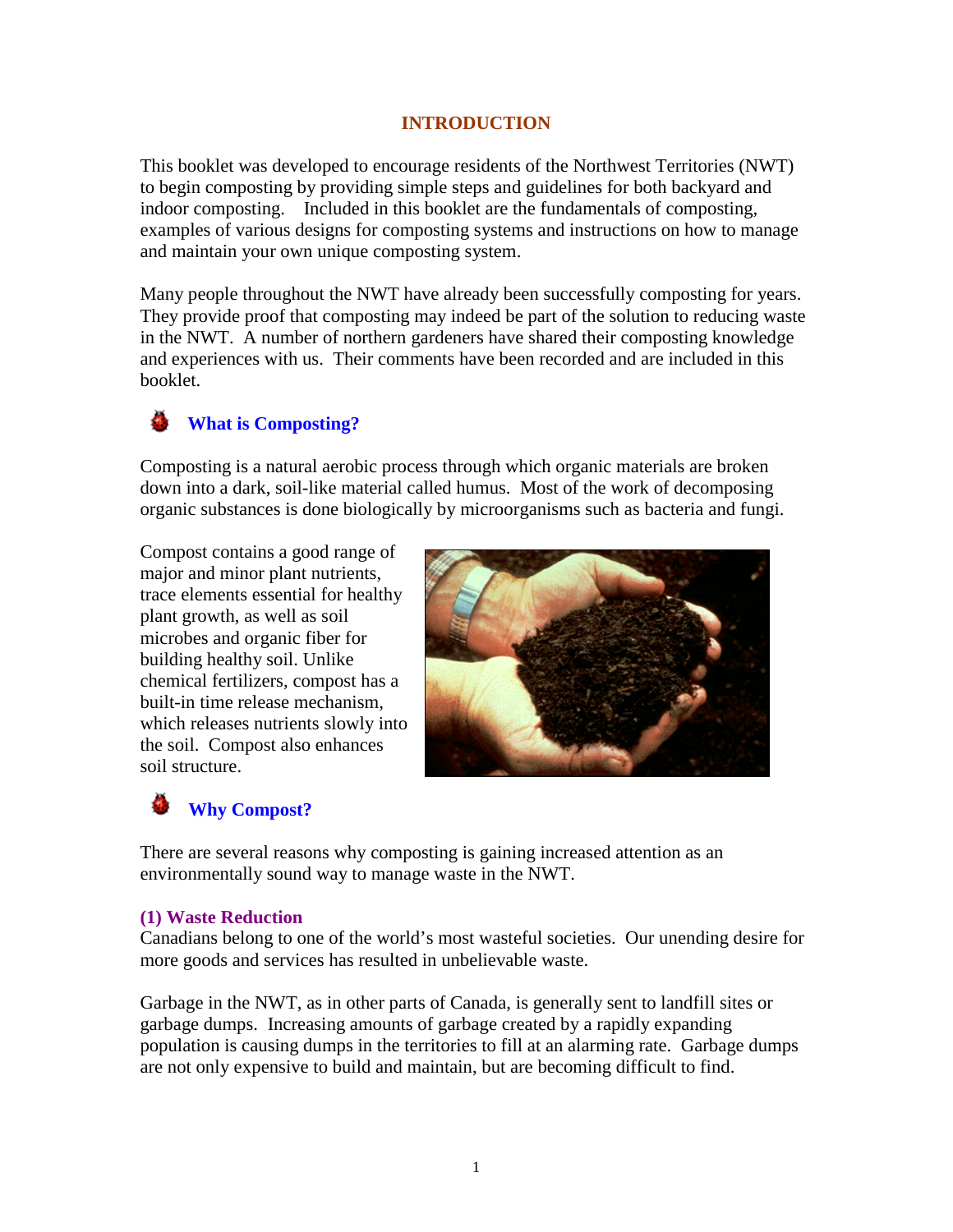About 30% of all material disposed of in dumps are biodegradable plant wastes from kitchens and yards. The life span of a landfill site can be extended for a number of years if this material is composted.

# **(2) Ecological Benefits**

Composting provides an excellent soil conditioner that improves plant, garden and lawn growth.

- **Compost acts like a sponge, helping soil retain** moisture and nutrients.
- **Soils rich in compost experience less erosion and** reduced quick runoff.
- **Compost helps break down heavy clay soils allowing** better root penetration and improving drainage.
- **Compost improves moisture retention in sandy soils** so water loss and leaching are reduced or eliminated.
- Compost promotes fertility by providing higher quantities of macro and micro nutrition, as well as improving the availability of the nutrition.



- **Compost stabilizes and regulates pH at optimum level for nutrient availability.**
- Compost eliminates or reduces the need for chemicals, which may pollute ground water.
- There are no toxic or harmful residuals in compost.
- **Composting reduces harmful greenhouse gas emissions.**
- Compost stimulates plant root development. Overall root environment is improved due to better structure, porosity, and density of the soil.
- **Compost adds, stimulates, and diversifies microbial biomass. This helps control or** suppress soil-borne plant pathogens.

# **(3) Economic Benefits**

- $-$ By returning nutrients back into the soil, compost reduces the need for expensive chemical fertilizers.
- **Compost reduces use of expensive topsoil** from the south.
- **Compost conserves water as penetration and** retention are improved, erosion and runoff are reduced.
- **Expensive landfill sites can be used for** longer periods. The amount of waste you send to the landfill will be reduced by about 1/3.
- The cost of garbage collection services paid by municipal taxes could decrease as disposal and processing costs are reduced.



• Composting is free and easy, requiring very little if any cost to set up and maintain.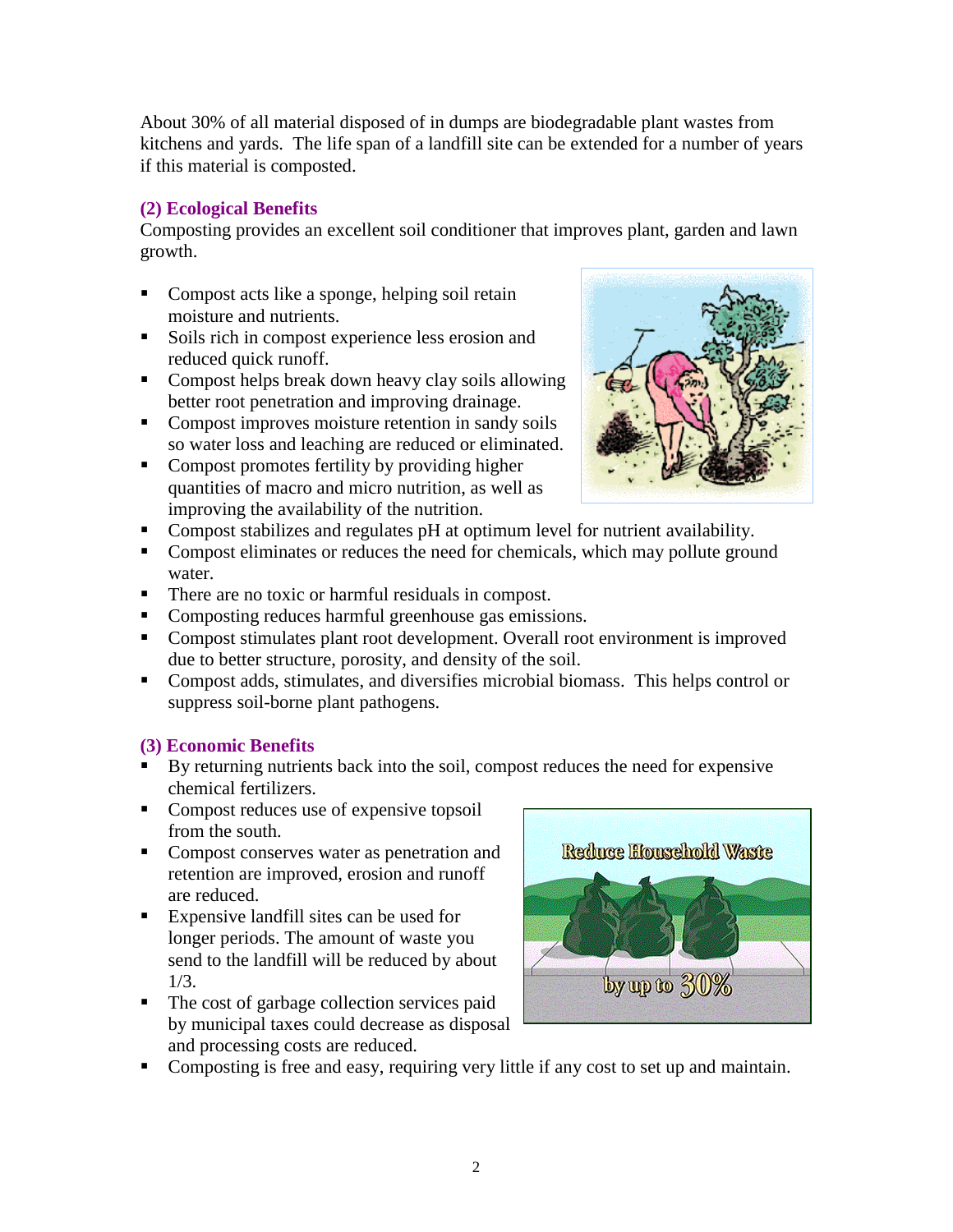# **THE COMPOSTING PROCESS**

<span id="page-4-0"></span>The composting process is a partial breakdown of organics by microorganisms such as bacteria and fungi. When the process is optimized and goes to completion, the end product is biologically stable, has an earthy odor, breeds few flies, and has less volume and weight than the original material. The heat created by composting destroys pathogenic (harmful) organisms and weed seeds.

#### o **Factors in Composting**

There are four main factors influencing the rate at which composting proceeds. These include air, moisture, heat, and the carbon-to-nitrogen (C/N) ratio.

# **(1) Air**

The predominant bacteria in composting are aerobic which means they need oxygen. Therefore air is necessary for the organic matter to decompose in an aerobic environment. If there is lack of oxygen in the compost pile it will start to decompose anaerobically and will begin to smell like rotten eggs. **Aerating will eliminate odors and speed up the decomposition process.** 

Air can be incorporated into your pile in a couple of different ways:

**Turning your pile with a pitchfork or shovel or by using a special** aerating tool. Turning the pile in this way helps mix in new material.



- Poking holes through with a broom handle and loosening with a garden fork.
- Placing an aeration stack in the center of the pile. You can use a piece of pipe or a bundle of brush. This allows air to circulate down into the pile. This method will save you from having to turn the pile.

There is no set rule on how often to turn or aerate your compost. There are many factors that determine the frequency of turning such as the size of the pile, the types and amounts of material being added to the pile, and how fast you want finished compost.

The basic rule of thumb, however, is the more work you put into the compost the faster the compost will work. **Turning the pile every week or two will result in faster composting, provided that all the other factors in composting are maintained.**

# **(2) Moisture**

Moisture is needed to maintain composting activity in your pile. The microorganisms that decompose the organic matter need moisture to move around and break down the material. **Your compost pile should be kept about as moist as a well-wrung sponge**. To test the moisture level simply take some compost and squeeze it in your fist, you should get a couple of drops of water coming through your fingers.

If the pile becomes too dry, composting will slow down and eventually stop. Adding moisture to the pile is easy: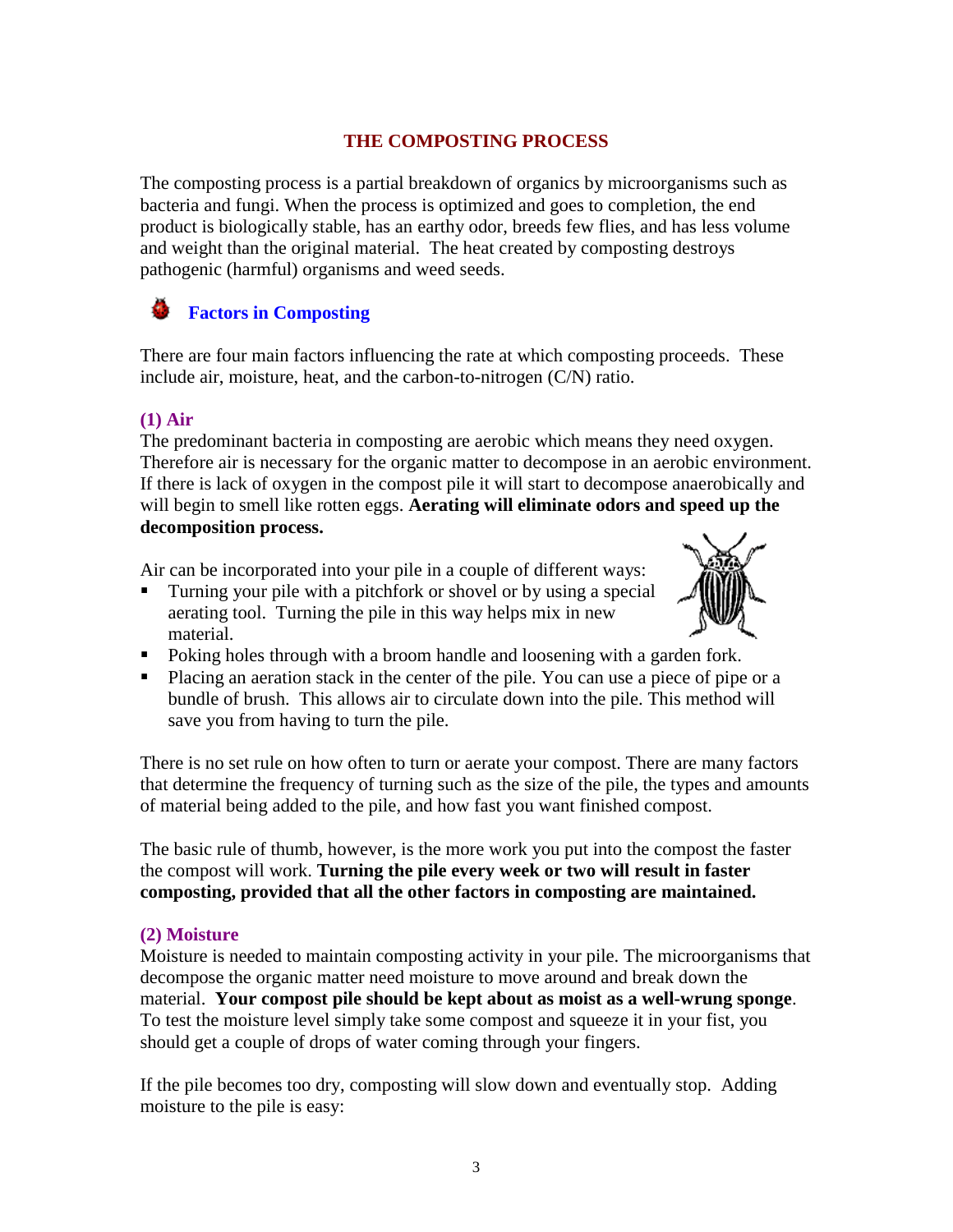- -Use a hose or watering can. Turn the pile as you add water to allow for even distribution of the moisture.
- **Leave the lid off during rainstorms (providing you have a lid on your composter).**

If the pile gets too wet, it may begin to smell like rotten eggs. There are a couple of ways to fix this problem:

- **Turn the pile to allow excess moisture to evaporate.**
- -Add some dry (carbon) materials to soak up the excess moisture.

# **(3) Heat**

If a compost pile has enough water and oxygen, a good balance of material, and enough volume, temperatures in the pile may reach above 55°C. Heat is the result of the work of the microorganisms that are decomposing the organic material. The higher the temperature, the more work being done. The compost pile should feel warm or hot to touch when you dig into it.

Temperatures of 55°C are desirable because they kill weed seeds and speed up the composting process. The process slows down if optimum heat is not achieved. The chance of killing weed seeds and disease organisms also decreases. The cool ambient air temperatures in the NWT may frustrate attempts to achieve the necessary heat. However, a cooler compost can work just as well but may require more time.

# **(4) Carbon/Nitrogen Ratio (C/N)**

The C/N ratio significantly influences the rate and degree to which a mixture composts. Microbes use carbon as energy and nitrogen as a food source to produce proteins. **A general rule of thumb is to have roughly equal amounts (by weight – not volume) of browns (carbon) and greens (nitrogen). This is known as the 50/50 rule and will balance the carbon to nitrogen ratio at the proper level.** 

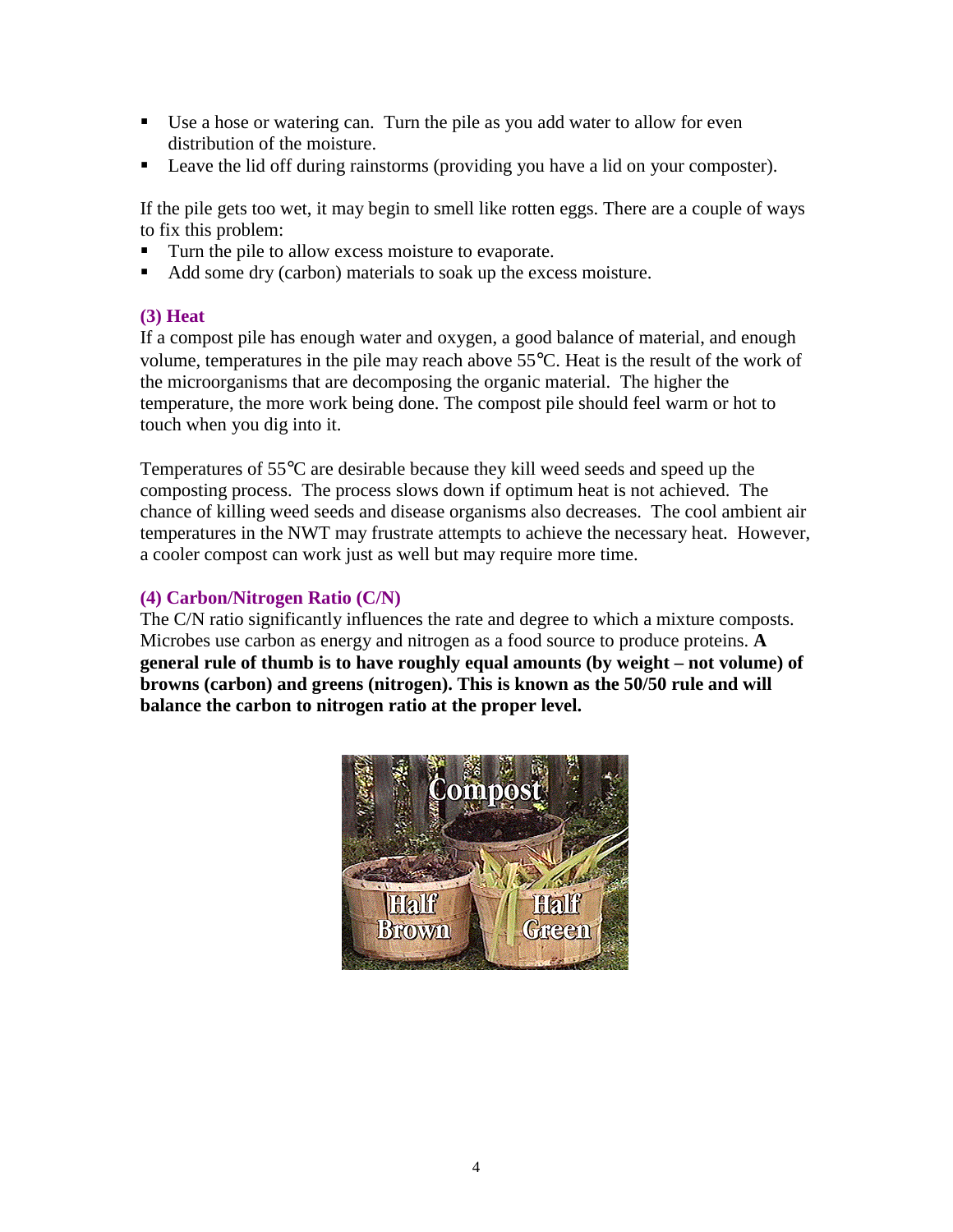# **COMPOST MATERIALS**

<span id="page-6-0"></span>**Carbon sources** are often referred to as "browns" and usually consist of dry materials. Dry leaves, dead plants, and straw are high sources of carbon for the compost mix.

**Nitrogen sources** are usually moist and are referred to as "greens". Egg shells, coffee grounds and filters, tea bags, raw or cooked fruit and vegetable wastes, and moldy bread or bannock are all kitchen scraps that are moderate sources of nitrogen. Green grass clippings and garden weeds are high sources of nitrogen and should be included.

**Do not compost** meat and bones as they tend to attract animals. Dairy products should be avoided because of their odor. Also avoid fat and oil products because they are difficult to break down and may attract pests. Animal feces such as dog or cat should not be added as these may contain harmful pathogens. Ruminant manure such as cow manure is excellent and will increase the nitrogen. Avoid adding diseased plants and persistent weeds like crab grass and weeds with mature seeds.

The following is a list of some of the different brown and green materials that can be composted. It is not a complete list but will give you some ideas.

| <b>Nitrogen sources (greens)</b>           | <b>Carbon sources (browns)</b>         |
|--------------------------------------------|----------------------------------------|
| Grass clippings<br>ш                       | Dried grass clippings and dried leaves |
| Grain or pasta products<br>п               | Small amounts of wood chips            |
| Flower and green plant trimmings           | Dryer lint                             |
| Newly fallen leaves                        | Thin layers of hardwood ash and        |
| Fruit and vegetable peelings               | sawdust                                |
| Coffee, tea, fruit or vegetable juice<br>п | Straw                                  |
| <b>Berries</b>                             | Manure from herbivorous animals        |
| Egg shells                                 | Fireplace ashes (must be cold or damp) |
| Oats and oatmeal                           | Paper (shredded)                       |
| Tea bags and leaves, coffee grinds         | Newsprint (non toxic ink)              |
|                                            |                                        |

# **Never Compost:**

- Dairy products
- **Peanut butter or oil-based products**
- **Fish, meats, bones, or fats**
- **Barbecue charcoal or coal ash**
- **•** Diseased or insect-infested plants
- Plants or grass clippings that have been treated with chemicals
- **Weeds with mature seeds**
- **Treated wood products**
- Pet or human waste

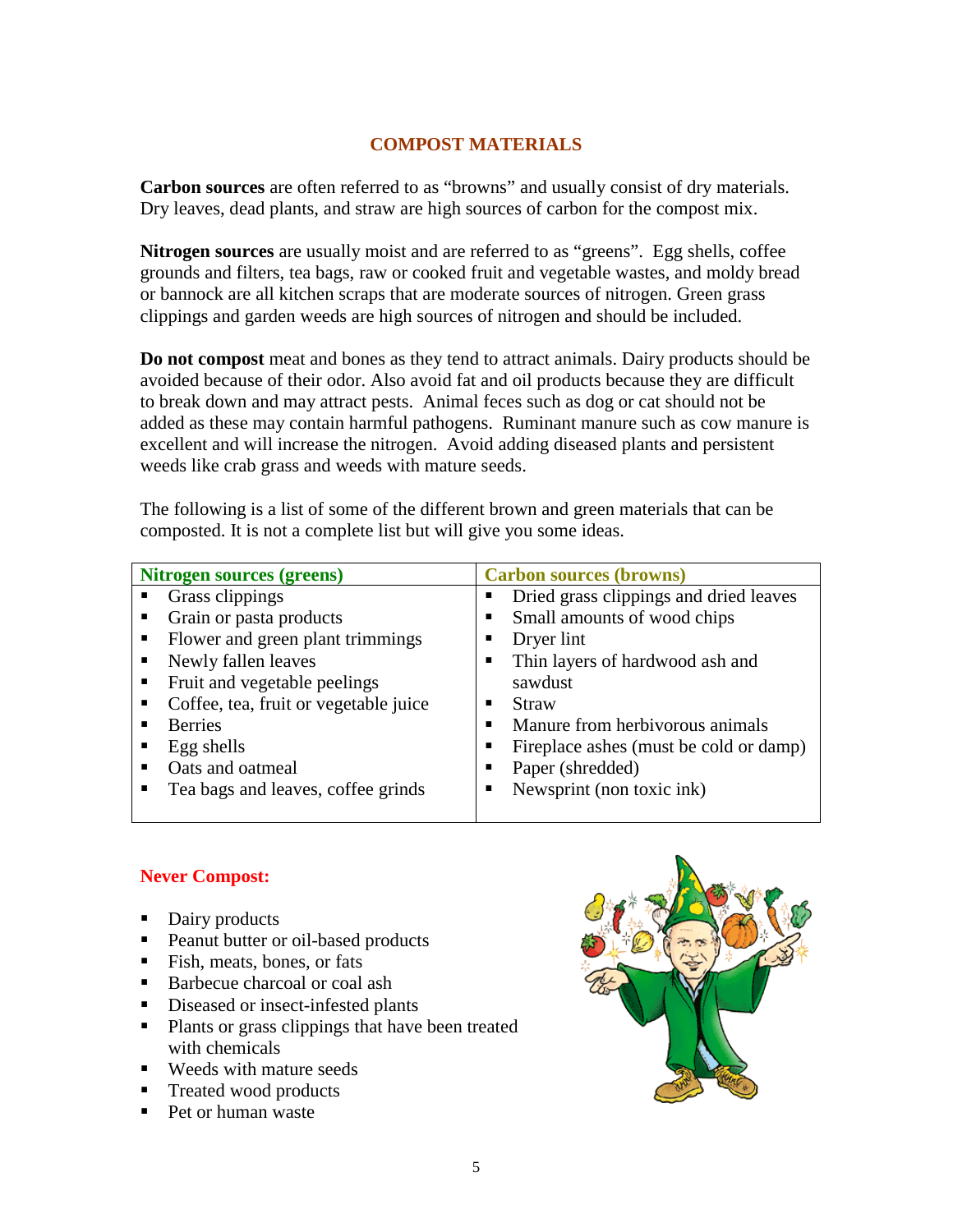#### <span id="page-7-0"></span>۵ **Collecting Materials**

The simplest way to collect kitchen scraps is to use some sort of container. Two or four liter plastic ice cream containers work well. The container can be on the counter or under the sink. As you produce material, put it in the container and when it is full it can be taken out and added to the compost pile. A lid will help eliminate odors but is not necessary.

Yard materials can be added to the compost as they are produced provided there are not excessive quantities. If you are getting large volumes of a certain material at one time, such as grass or leaves, store it and add the material a little at a time.

# **Helpful Hints**

- -If you let your grass clippings dry out in the sun, they will become a carbon source and can be used to mix with fresh clippings.
- \* Chopping materials up before you put them in the compost pile will help speed up the process. The smaller material has a greater surface area and therefore it will decompose faster.

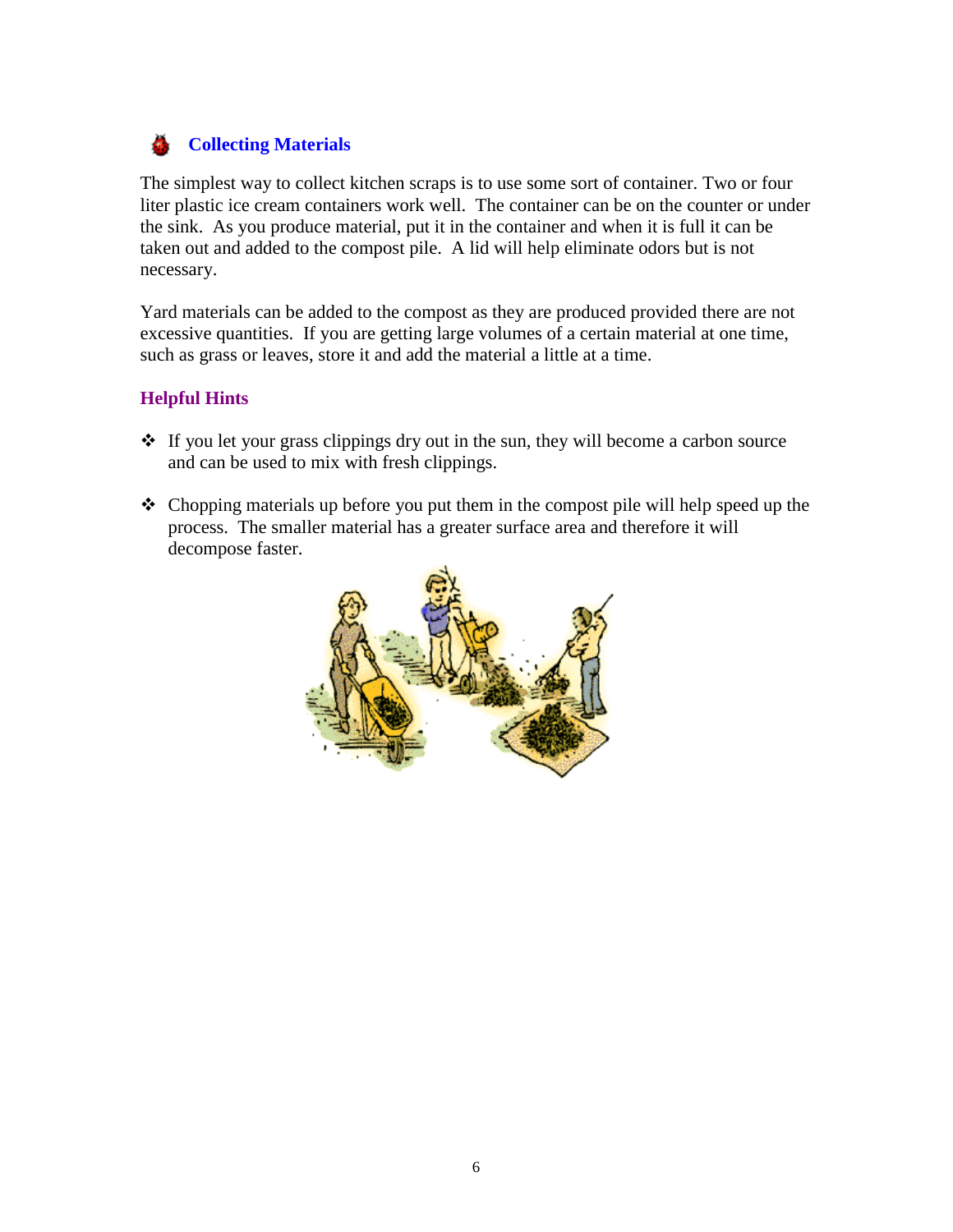## **COMPOST BINS**

<span id="page-8-0"></span>A bin is not absolutely necessary for composting. Some gardeners simply throw their compost material into a heap or hole and wait for the results. This method is slower than a managed heap, but the results are the same. A pile in a well-drained area of the yard will work fine.

Bins are recommended because they help you control such factors as moisture of the pile, keep out pests and make your yard look neater. Compost bins may be made or purchased for a reasonable price. The design must allow for easy access to add materials, stir contents, and remove finished compost. A lid will help retain moisture but is not necessary.

The minimum recommended bin size is about 1 meter cubed (3 feet high, 3 feet wide and 3 feet deep) and the maximum dimensions are 5 feet high, by 5 feet wide by any length. This will allow you to build a compost pile that will be large enough to generate heat, but not be too large to handle/turn. Two bins or a two-compartment bin allows you to have one compost pile of material that is finishing while you add fresh material to the other pile.

#### ۵ **Building Your Own Composter**

A composter is simply a container and is very easy to build. You can build a unit out of wood, mesh or concrete blocks or you can modify an old barrel or garbage can. To build your own, all it takes is some scrap lumber or other material and a little imagination.

All that has to be done is to build a box:

- -It can be three sided, leaving the front open. If you decide to put a front on it, it should be removable so that you can turn the compost easily.
- Make sure there are air gaps/spaces along the sides of the unit to allow air to flow through.
- -It is recommended that you leave the unit open to the ground. If you do put a floor in your unit make sure that there are drainage holes in the floor to allow excess moisture to run out. Otherwise the compost will become too wet.
- -Do not use pressure treated or other treated lumber to build a composter. The chemicals that are in the wood can leach out and get into your compost. Also your composter should not be painted. If you do paint your composer, use latex based paint and only paint the outside parts of the wood.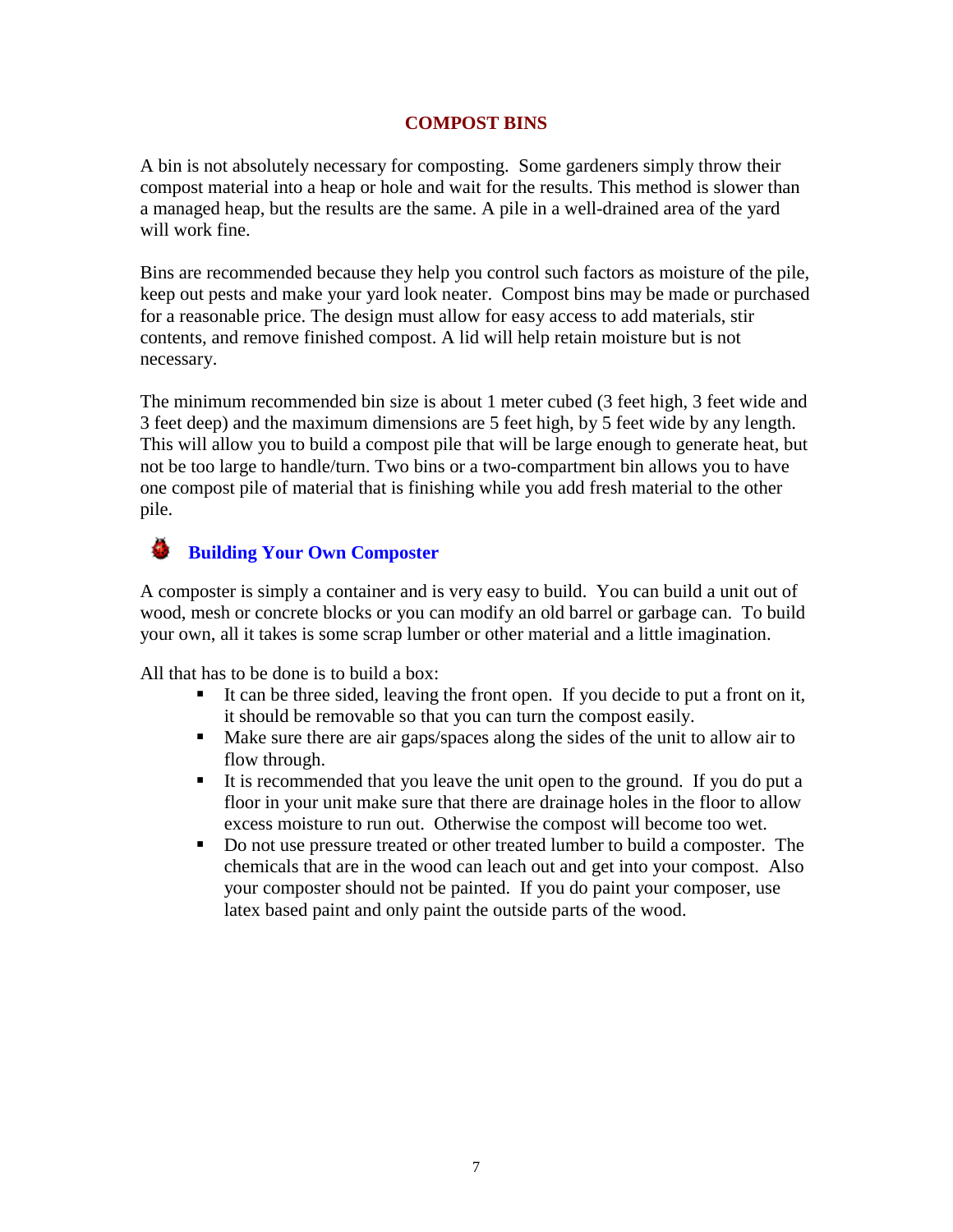There are several types of compost enclosures. These include:

**Simple enclosure:** Four posts driven into the ground and surrounded by boards or chicken wire.





**Single bin:** One of the more popular types of composting bins for small gardens. It is extremely easy to build – no bottom, only three fixed sides and removable boards on front that allow easy access to work the material in the heap. You can also chose to place a wire mesh  $(1/2 - 3/4$  inches) on top of the lowest boards and build the heap on top of the mesh. Finished compost drops through the mesh into the collection area.

**Cinder/concrete block bin:** This is a variation of the single bin box using cinder or concrete blocks. The three-sided structure is built by layering the blocks on edge. This allows air in. Additional air may be allowed into the heap by suspending perforated pipes at intervals between the blocks.





**Multi-bin composter:** Allows for different piles to be in varying stages of decay. This type of bin is used when large quantities of material are available.

**Hay bale/railway tie bin:** Can be used to build a three-walled bin. Hay bales are biodegradable and may last only a few years. Railway ties are more durable. Both retain heat better than enclosures make of other materials.



**Wire mesh container:** A 3 m (118") length of 1.5 m (59") high sturdy wire mesh or snow fence with the ends wired together to form a cylinder makes a substantial composter. Build layers of waste in the cylinder in the normal manner. Turning the heap can be accomplished by unhooking the ends, moving the cylinder aside and putting contents back in. Many people just let the heap rot and then use it.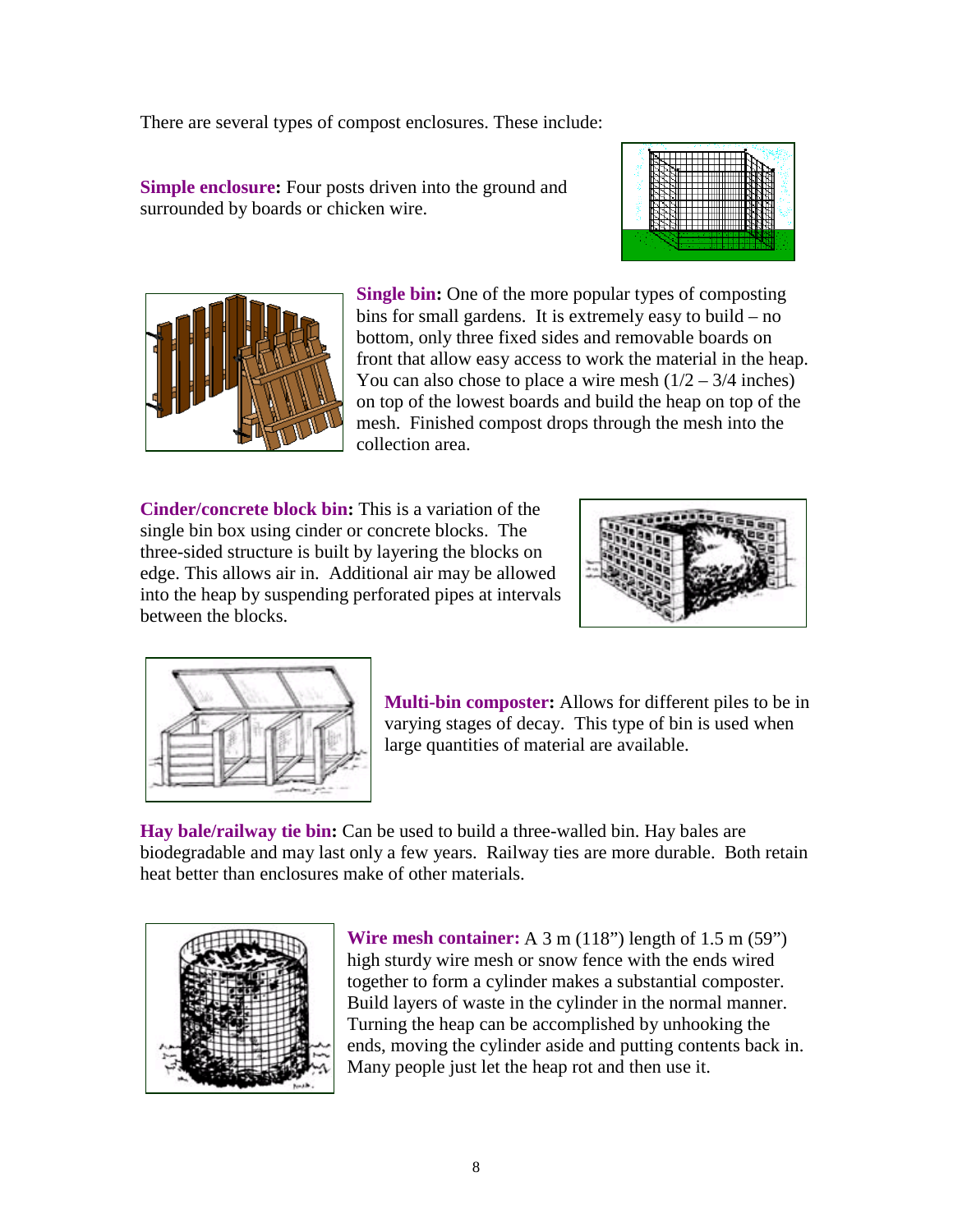**Barrel/Garbage Can:** To modify a barrel or garbage can into a composter just remove the bottom and drill air holes into the container. Drill air holes large enough to insert something like a broom handle into. This will allow you to aerate the pile by just sticking the broom handle into the holes to form air passages in the compost. Simply lift the barrel/garbage can from around the compost to turn or use.

*"…We dug a trench and filled it full of grass clippings, leaves, kitchen waste and so on, and then just piled soil over it. The soil in these places was enriched over about two years, and most things (even eggshells) seem to have broken down in the soil."* 

- Rosmary Cairns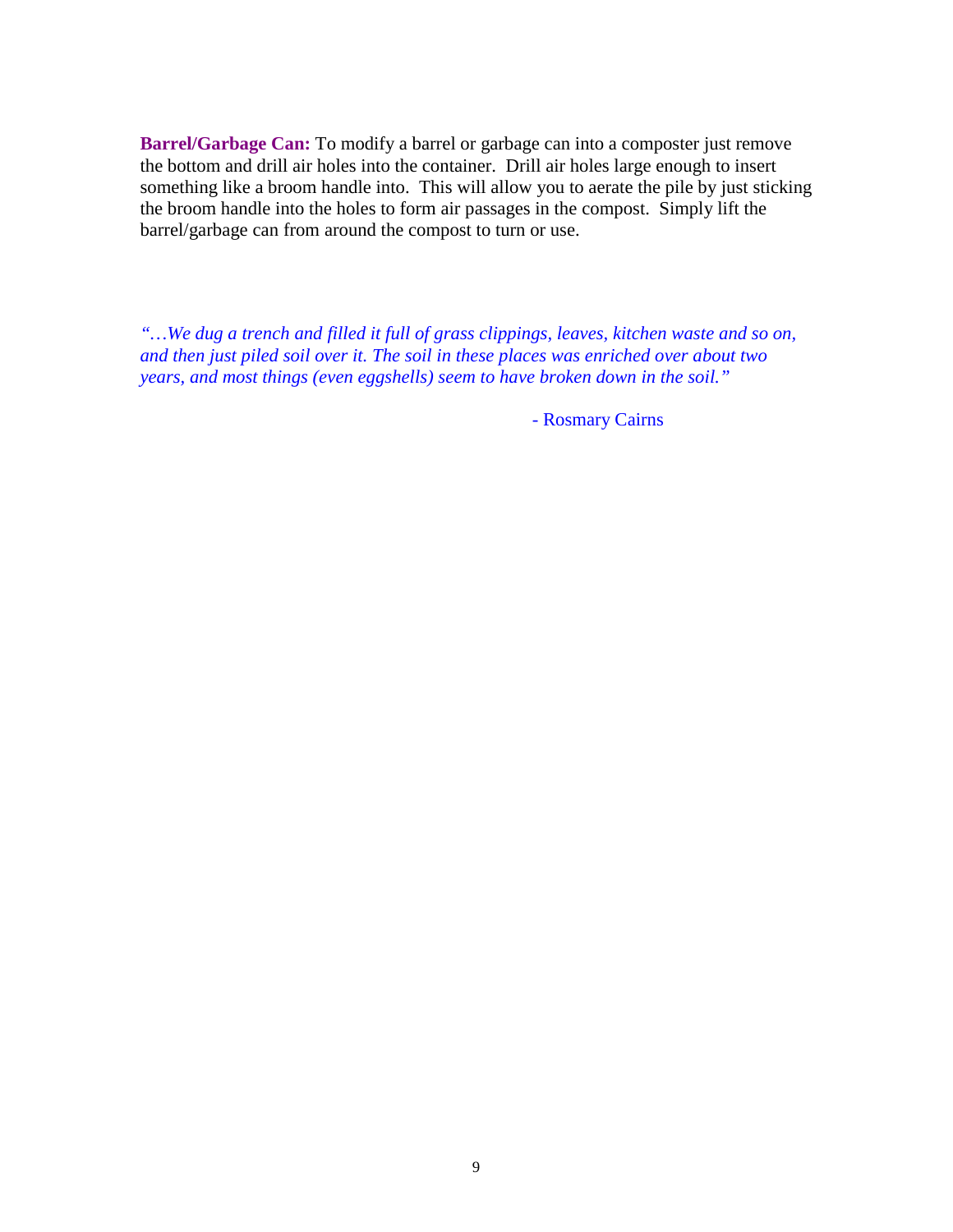## **GETTING STARTED**

<span id="page-11-0"></span>The farther north one goes the shorter the period of bacterial activity in the soil. Consequently, it takes longer for organic matter to decompose. It generally takes most compost heaps longer to produce a good product in the north than in southern locations. Northerners can however make the most of the composting season by following these simple steps.

- 1) Place the compost bin/unit on level soil with good drainage, 20 to 30 cm (8 to 12 inches) from fences, decks or buildings. The area should also have at least partial sunlight.
- 2) Make a 10 to 15 cm (4 to 6 inch) bottom layer of course material (dead plant stocks, small branches) for improved airflow and drainage.
- 3) Alternate equal layers (10 to 15 cm) of browns and greens and a 2.5 cm (1 inch) sprinkling of soil in between the layers. Too much soil will make the heap difficult to turn. This layering is repeated in sequence until the heap is 1.2 to 1.5 m (4-5 feet) high.
- 4) Keep the pile slightly damp and cover from rain and pests if necessary.
- 5) When water is added, the top two layers can be stirred together with a garden fork. As materials are added in the future, make sure to contribute equal amounts of green and browns to the mix.
- 6) Turn the pile every couple of weeks with a pitchfork or shovel so it gets lots of air. If the materials are too heavy, just poke holes deep into the pile with a broom handle.

Effectively made compost should heat up do to bacterial action in a couple of days. Hot compost will decompose faster and kill any weed seeds. Heat is maintained by stirring the top two layers every two weeks to ensure aeration, and by adding water when necessary. After about two to three months, the materials at the bottom of the pile should be dark and crumbly and ready to be used as fertilizer.

#### Ф. **Winter Composting**

Compost heaps in the NWT stop working when winter sets in. Rather than continue to add fresh materials to your compost pile/bin and over fill it, kitchen wastes may be put into a lined garbage can, left outside to freeze and added the following spring. An early spring start is encouraged by placing a plastic sheet over the heap before winter. The sheet holds in heat from the sun and encourages bacterial growth.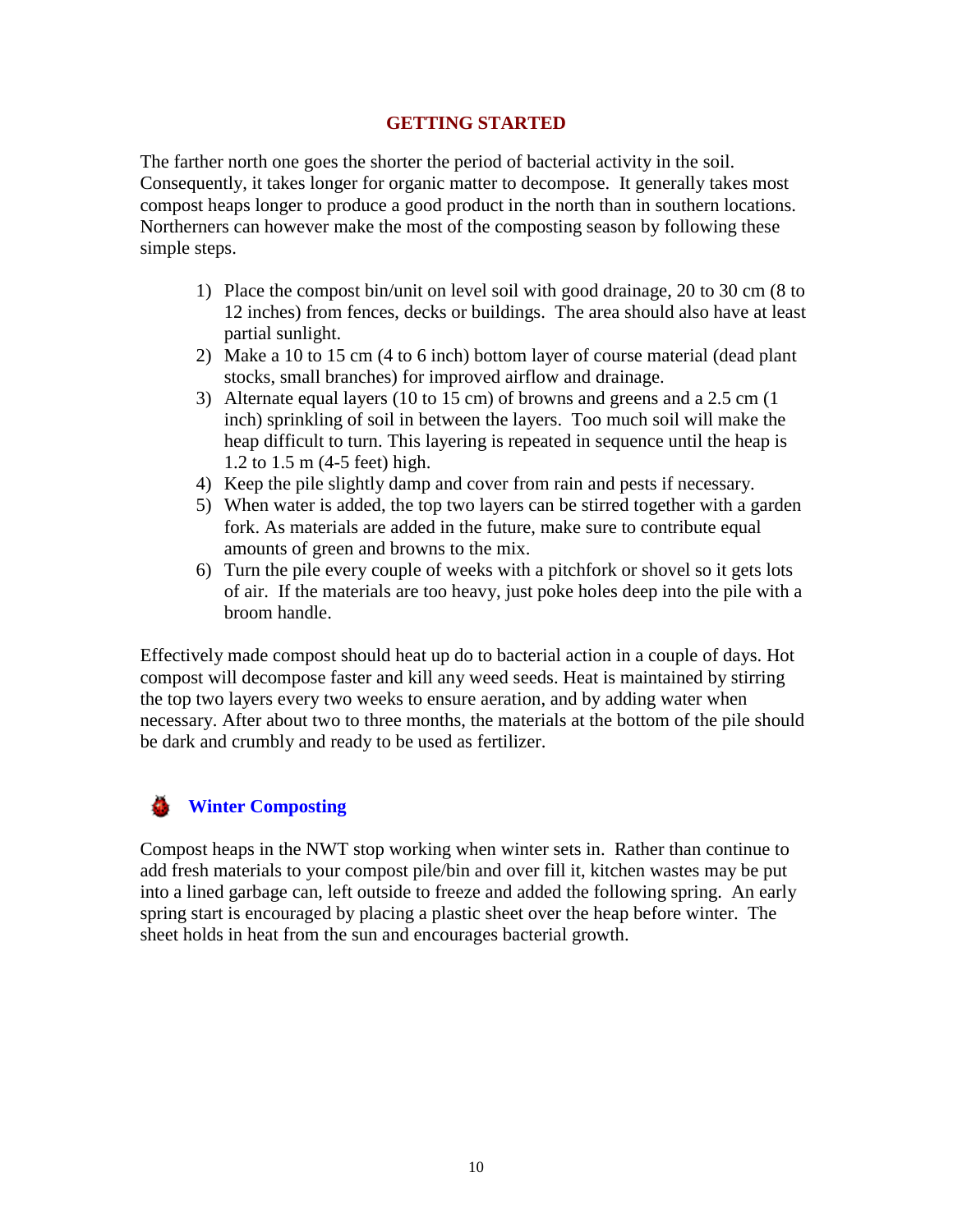## **USES OF FINISHED COMPOST**

<span id="page-12-0"></span>Finished compost is a free and natural alternative to commercially available, conventional chemicals and fertilizers, and can be used in a number of environmentally friendly ways.

Your compost is ready when it no longer has any traces of greens and browns and is dark brown with an earthy smell. You may find that only the bottom part of your pile is ready while the top is still decomposing. Usually it takes 2-3 months for a pile to compost fully. To speed up the composting process, you can chop or shred materials, add air to your pile more often or add a layer of garden soil. The final product will be approximately a quarter the volume of the original waste material.



Before you use compost you may want to screen it through a wire mesh so that any noncomposted items are returned to your pile/bin.

| <b>Use</b>                                     | <b>Timing</b>  | <b>Method</b>                                                                                                                                         |
|------------------------------------------------|----------------|-------------------------------------------------------------------------------------------------------------------------------------------------------|
| Perennial flower beds                          | Spring or fall | Mix 5 cm $(2)$ of compost into the top<br>$15cm (6")$ of soil.                                                                                        |
| Vegetable gardens                              | Spring         | Mix 5 cm $(2)$ of compost into the top<br>$15cm (6")$ of soil.                                                                                        |
| Annual flower beds                             | Spring         | Mix 10cm $(4")$ of compost into the top<br>$15cm (6")$ of soil.                                                                                       |
| Rose bushes                                    | Spring         | Mix equal portions of compost to soil.<br>Plant rose bush in mixture.                                                                                 |
| Trees, shrubs, evergreens                      | Spring or fall | Mix 2cm $(34)$ of compost into the top<br>$15cm (6")$ of soil.                                                                                        |
| Indoor house plants and<br>container gardening | Spring         | Mix a minimum of 4 parts soil (not a<br>potting mixture) to one part compost                                                                          |
| Lawns (existing)                               | Spring         | In early spring, cut grass to 1cm (about<br>$\frac{1}{2}$ ") high. Rake hard and well, remove<br>thatch, then top dress with $2cm (3/4")$<br>compost. |
| Lawns (new)                                    | Spring         | Mix 10cm $(4")$ of compost into the top<br>$15cm (6")$ of soil.                                                                                       |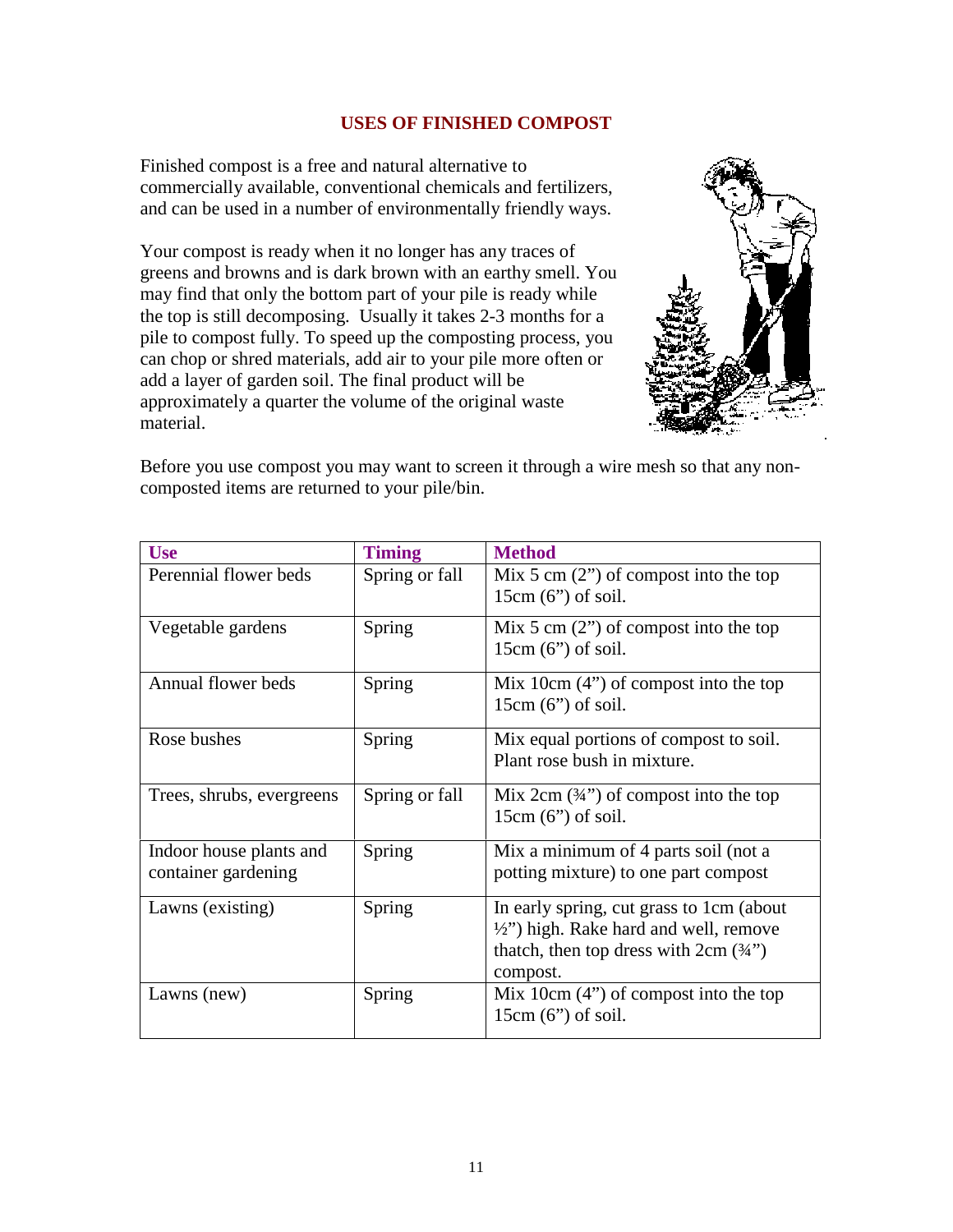#### **Compost Tea**

Compost tea can be used to water your garden and plants or used as a nutritious spray to feed the plants through their leaves. Tea is often used to treat bare spots on the lawn, heal problem plants and trees, or to perk up indoor plants. When sprayed on tomato, pepper, grape, beet, potato, strawberry and bean plants, the harmful effects of downy mildew, botrytis molds, late blight and powdery mildew can be reduced by up to 90%.



To make compost tea, place compost in a burlap bag and put it in a bucket/barrel of water. The mixture should be approximately one part compost to five parts water. Let it steep for ten days to two weeks. Squeeze the burlap bag to extract all the moisture (the tea) and empty the leftover compost on the garden as a mulch or add it back to your compost pile.

*"The soil in many parts of the Northwest Territories is deficient in beneficial microorganisms. A 'starter' of one or two pounds of compost from an established compost heap will speed up the process and ensure that beneficial microorganisms are added to your garden along with the compost."* 

**-Dick Kaip**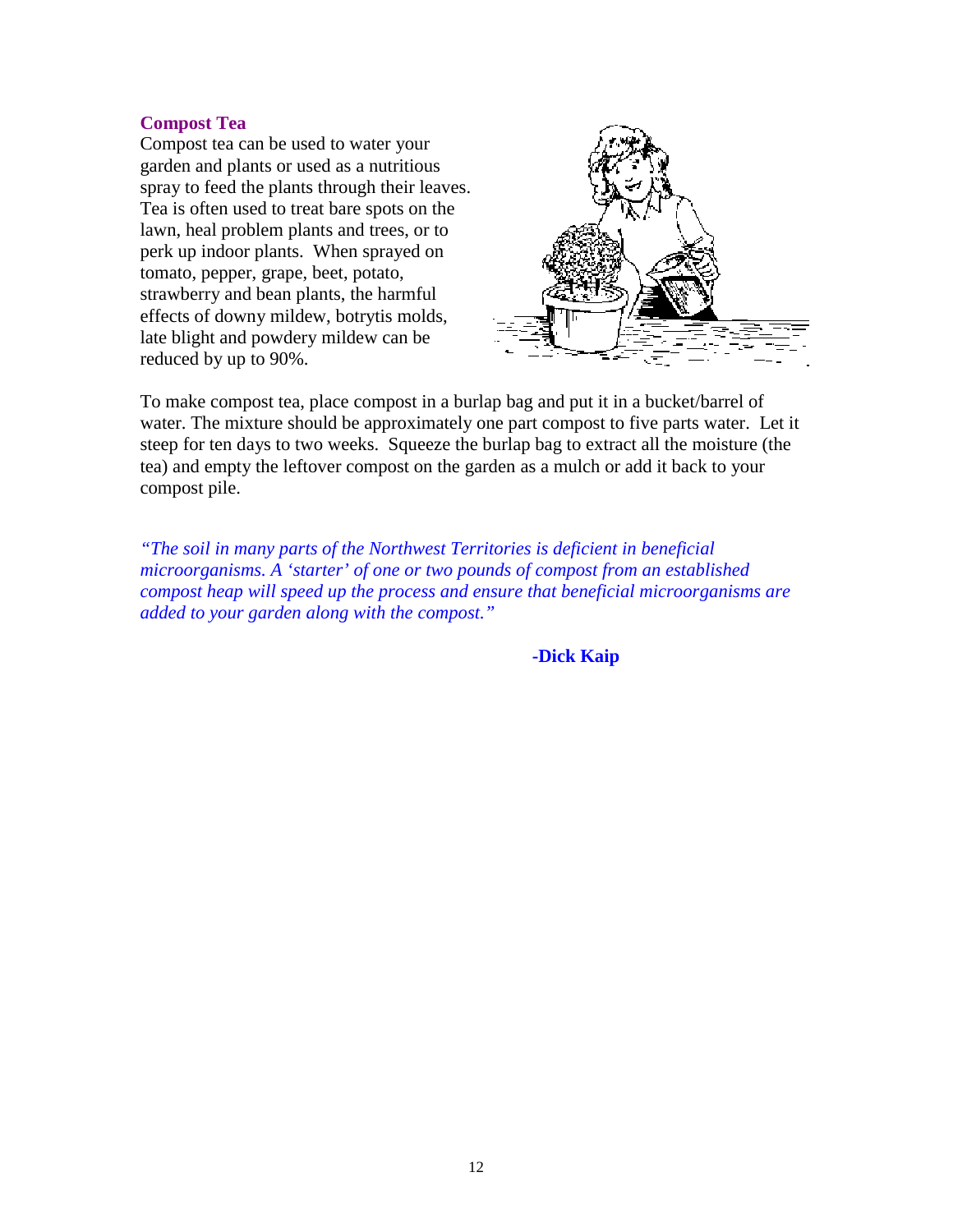# **VERMICOMPOSTING**

<span id="page-14-0"></span>Vermicomposting uses worms to compost food materials. The main benefit of vermicomposting in the NWT is that it can be done year round. As well, vermicomposting is ideal for residents in apartments who may not have access to an outdoor area for composting.

The worms used for vermicomposting are called red worms. Red worms like the same temperature range that we do and will eat the same types of food scraps that would normally be put in a backyard composter.

# **Starting a Bin**

You will need:

- One to two pounds of red worms.
- Shallow plastic utility container. A storage container which is 60 cm x 40 cm x 22 cm (36 L) is a good size to begin with. You can always expand by adding other bins if needed.

It is a good idea to wash out the container and poke holes in the lid for air circulation. If you find that the bin is too moist (the worms will be trying to get out), you may want to drill holes in the bottom for drainage. If you do, you will need to put a tray under the container to catch the extra moisture.

The bins can be stored anywhere so long as they are not subject to freezing or rain. The best temperature range for worms is between 13°C and 25°C.

The worms also need bedding. Bedding can consist of:

- **Shredded newspaper or cardboard**
- -Sawdust
- **Leaf compost**
- -Peat moss

Shredded paper is recommended because it is accessible and inexpensive. Just be sure that the



ink on the paper you are using does not contain toxins. The bedding should be soaked in water before adding it to the container. It should be kept about as moist as a well-wrung sponge. Eventually the bedding will be eaten by the worms.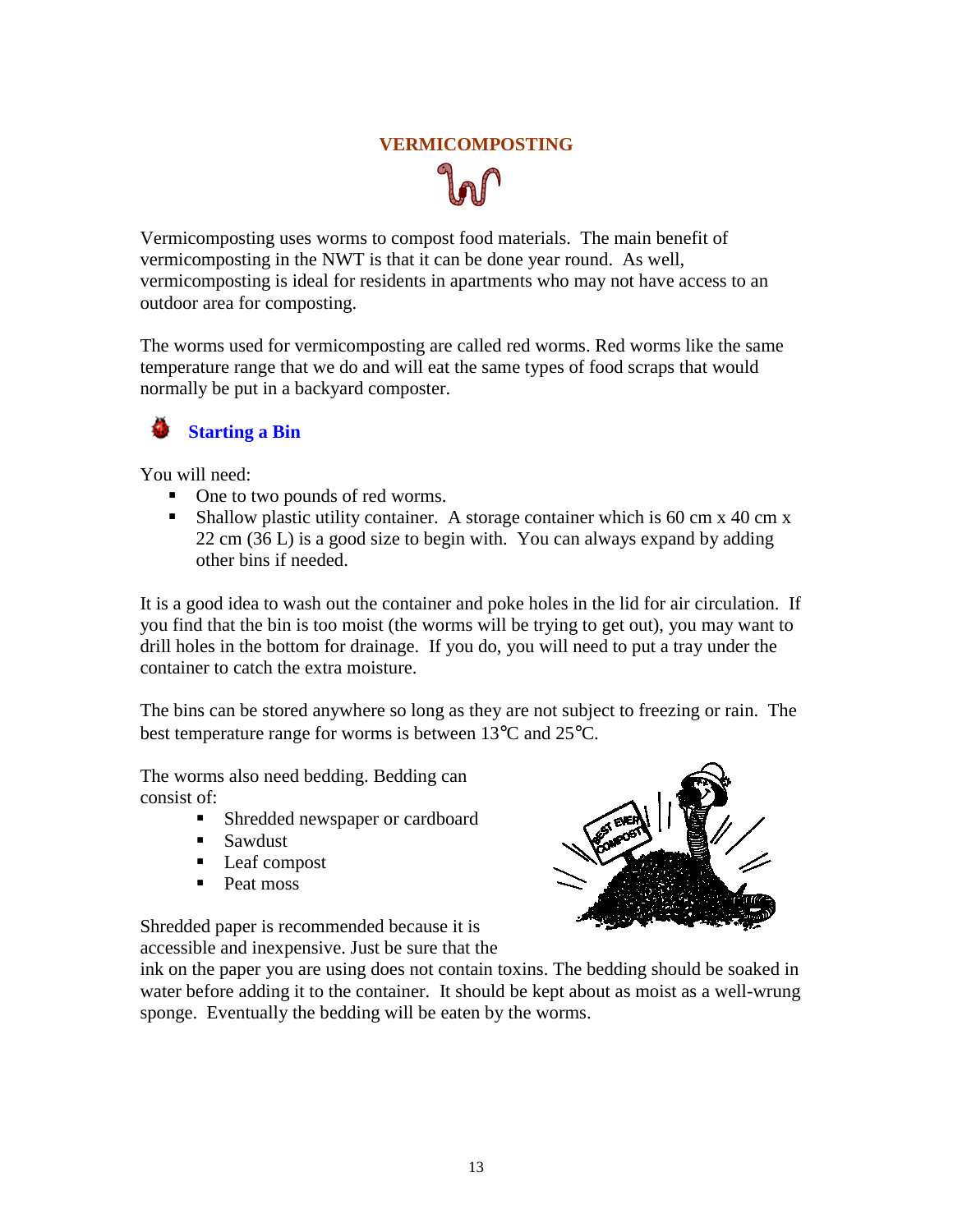#### <span id="page-15-0"></span>٥ **Feeding the Worms**

You will need a container to start collecting "food" for the worms. Keep the container in a handy place so you can add the material as you collect it. Any container will do, it should have a lid though and it shouldn't be any larger than about 2 liters.

The worms don't have to be fed on any regular schedule, simply add the collected materials when your collection container is full. Begin by adding the food to one corner of the bin. Continue adding food in a systematic pattern until you get to the far corner of the bin. You then start over where you added the food the first time. This will indicate how the worms are doing. If there is still a lot of uneaten food where you first started it means that the worms are a little behind. Simply wait a few days before adding more food.

It is important to note that when you add food to your bin, it must be buried or covered over. This will allow the worms to get at the food and will prevent fruit flies from becoming a problem.

Worm food includes:

- **Fruit and vegetable scraps**
- Plate scrapings
- **Spoiled food**
- **Tea bags, coffee grounds and filters**
- **Breads**, rice and pastas



Be sure to chop up the material a little bit before adding it to the bin. The smaller the material is, the faster the worms will be able to eat it.

## Do Not Add:

- **I** Meat, fish or bones
- Dairy products
- **Greasy**, fatty, or oily food
- Egg shells

Just like the backyard composter, these materials will create odors and problems. Worms are not high maintenance pets. If you are going on vacation for a couple of weeks, there is no need to get a worm sitter.

#### ۰ **Harvesting the Finished Compost**

The bin will be ready to be harvested in 4 to 6 months. The material will be a rich black soil-like product.



Harvesting:

- Dump the contents of your bin onto some newspapers or a plastic sheet.
- **Separate it into a few cone-shaped piles.**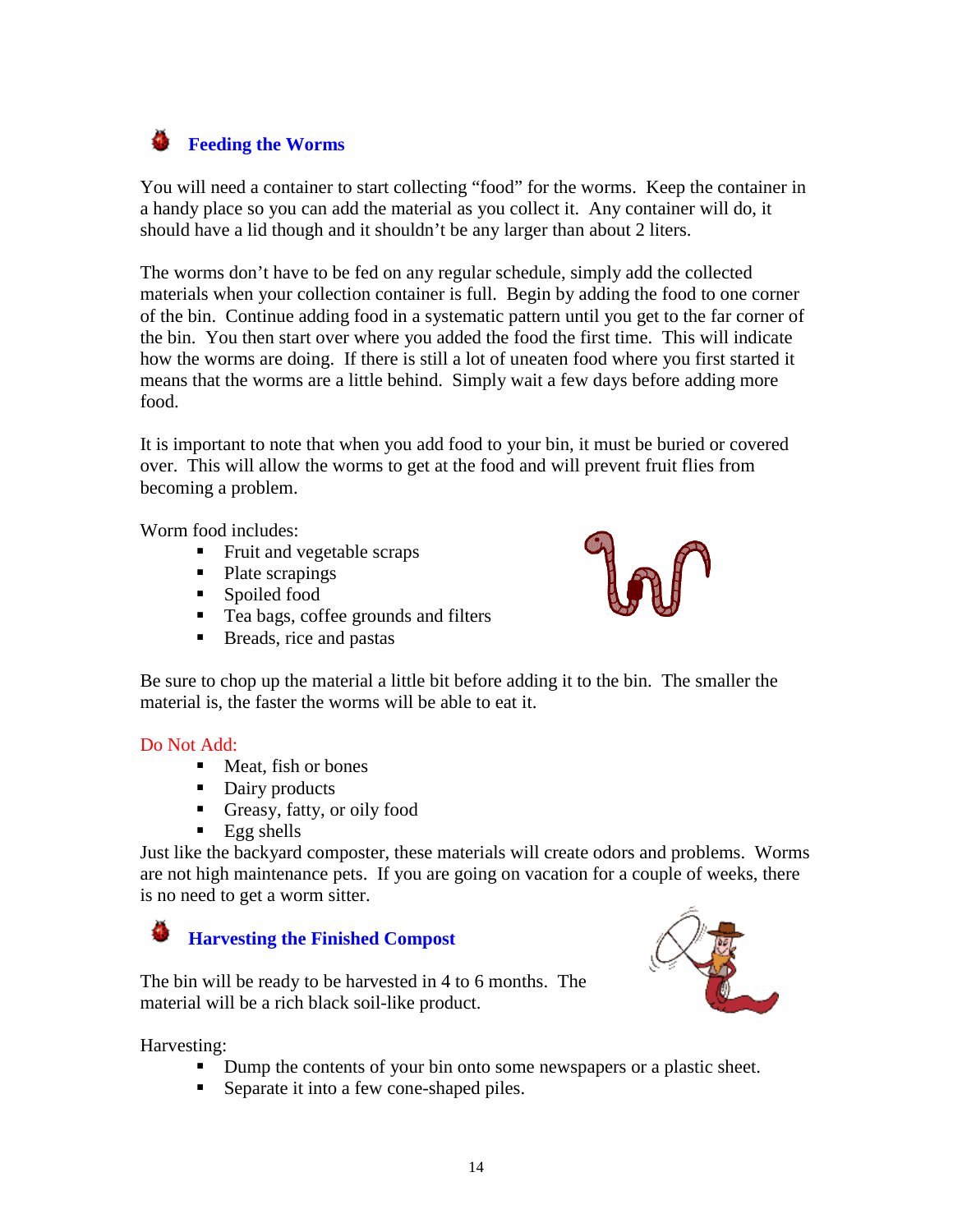- -Shine a light on the piles for about 10 minutes, the worms will start to move towards the center of the pile (worms are light sensitive).
- -Begin to scrape the finished compost off the sides of the piles.

After doing this a few times, you will end up with a bunch of worms at the bottom of the pile. Put fresh bedding in your bin and reintroduce your worms.

Another option is to move the compost to one side of the bin, and put fresh bedding on the other side. If you put food on the side with fresh bedding for a few weeks, all of the worms will move to that side. You can then remove the finished compost. Continually switch sides of the bin if this method works best for you.

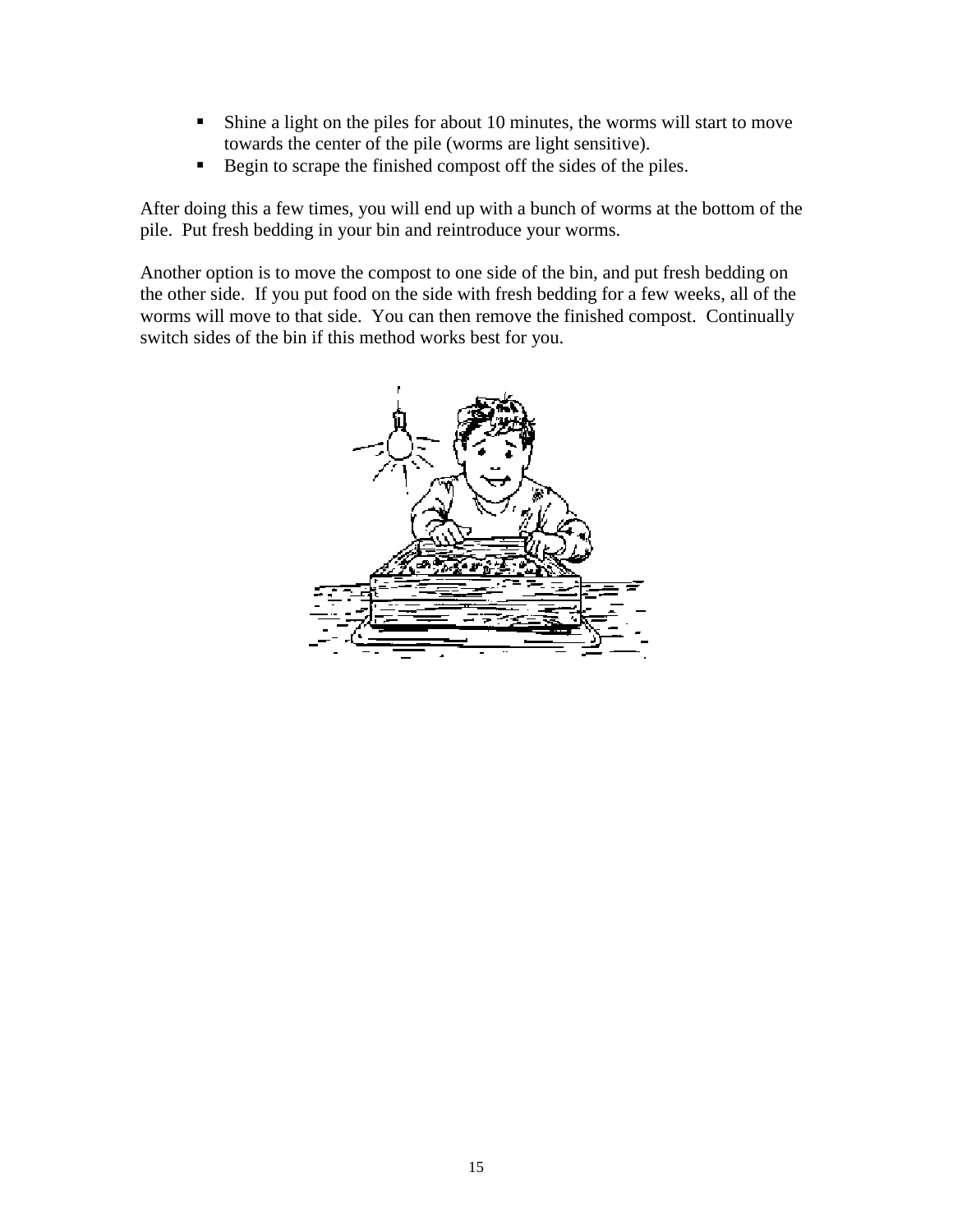#### **COMMONLY ASKED QUESTIONS AND ANSWERS**

#### <span id="page-17-0"></span>*Where is the best place to put a composter?*

Pick a sheltered spot, protected from the wind. As much sun as possible will help the compost pile retain as much heat as possible. Avoid trees and shrubs that may push their roots inside the compost pile and remember to consider both convenience and appearance in selecting a location.

#### *What shouldn't go into a backyard composter?*

Never include synthetic materials such as plastics. Colored newspapers or magazines should also be avoided. Plant material recently sprayed with a herbicide, fungicide or insecticide should not be added to the composter. Animal and poultry bones, fats, meats, dairy products and other waste carcass parts should not be used as they decompose slowly and attract insect pests.

#### *Is it necessary to prepare composting materials?*

Chopping, grinding, pulverizing and shredding will help to increase the surface area for the microorganisms to work on. However, a successful composting process is not entirely based on the size of materials. The materials to be composted should be no more than 5 cm (2") long.

Accumulating compost materials in a container such as an old ice cream bucket or milk carton prior to delivery to the compost container is beneficial. This preparation step enables bacteria and fungi to start breaking down the material and adds additional microorganisms to the compost pile. Peat or sawdust can be used to cover the material to control odors should they persist.

#### *Should I wear gloves to handle compost?*

If you haven't composted pet manure, which may contain bacteria harmful to humans, there is no need to wear gloves. Finished compost can be handled just as you would garden soil.

#### *What if the compost pile has an odor?*

An earthy smell is normal and non-offensive but a well-built, well-maintained system should not produce unpleasant odors. Covering the compost with a layer of dirt will help minimize any odors.

If the compost smells like ammonia it likely has too much nitrogen. If this happens add something with a high carbon content such as sawdust, shredded newsprint or leaves. If the compost has a rotten egg smell then it is there is likely too little air. Aerating the pile by turning it will allow additional oxygen to reach the bacteria.

#### *Can I add ashes to the compost pile?*

 Ashes from untreated wood and paper used in wood stoves can be added in small quantities. Ashes from treated wood, plywood, glossy paper or barbecues should not be added because of the potential of heavy metal contamination.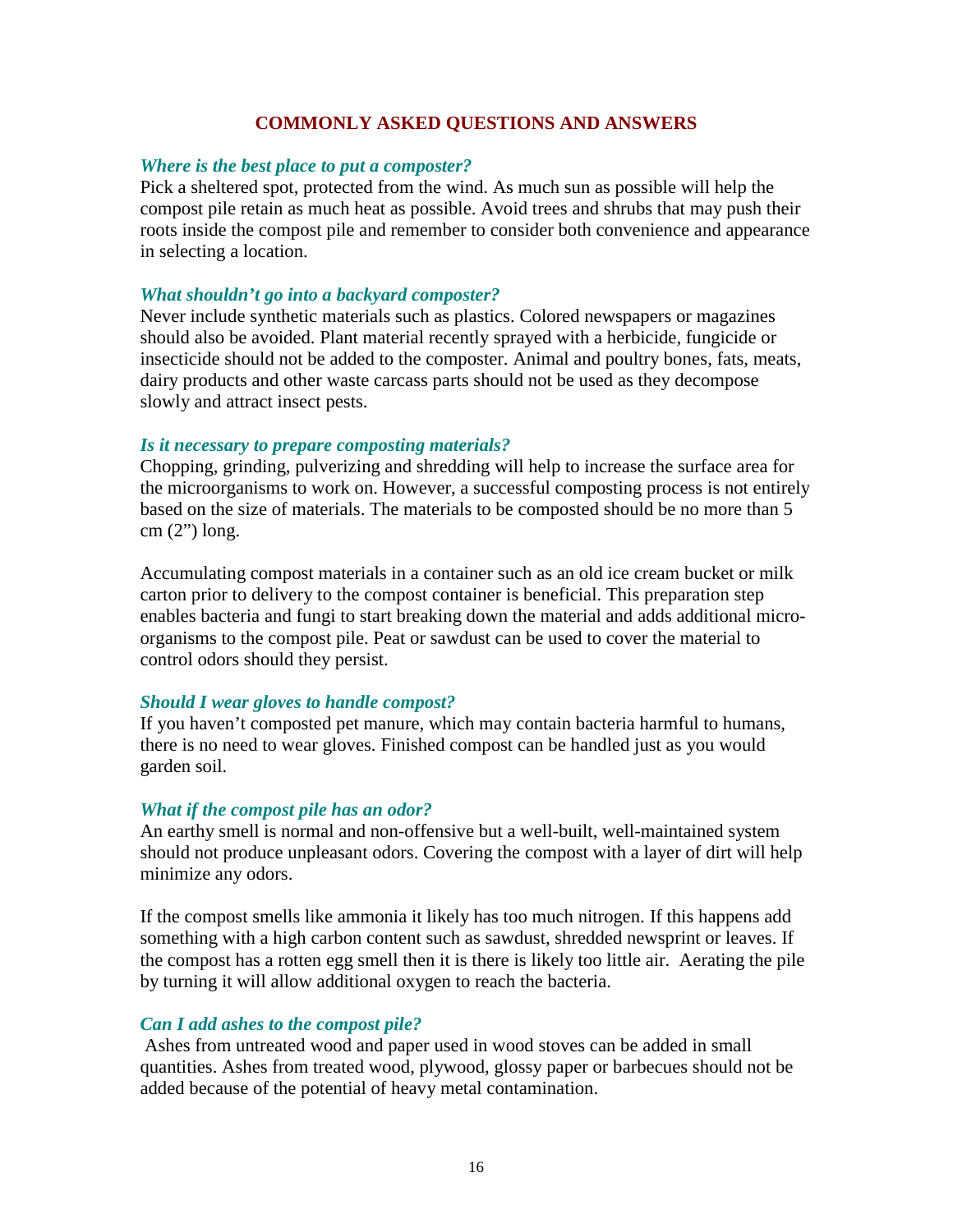#### *Can I compost in the winter?*

Some bacteria will continue to operate albeit at a slower rate in -20°C weather especially if the composter is protected from the elements. The compost pile will freeze solid in constant -40°C weather. Compostable materials can continue to be added to the composter as long as wet and dry materials are both included. Materials should be covered with peat or dirt as they are added.

### *Should I add activators to the compost pile?*

Activators help to heat the compost pile. Temperatures in the range of 49-71°C are optimum for bacteria growth. If your compost temperature has not risen, especially in the spring and summer months, then the use of an activator should be considered.

Activators may be organic in nature. Organic activators are high in nitrogen and include fresh grass clippings, vegetable waste, green vegetation, coffee grounds, hair and feathers. Inorganic activators are available from garden supply manufactures and should be used according to the manufacturer's recommendations. Both types of activators will increase bacteria growth in the compost.

### *When is compost "finished" and safe to use?*

When an active compost pile fails to heat up once more, and very little of the original material can be recognized, the compost is ready to use. The compost will be a rich brown color, slightly moist and will smell something like the humus of a forest floor.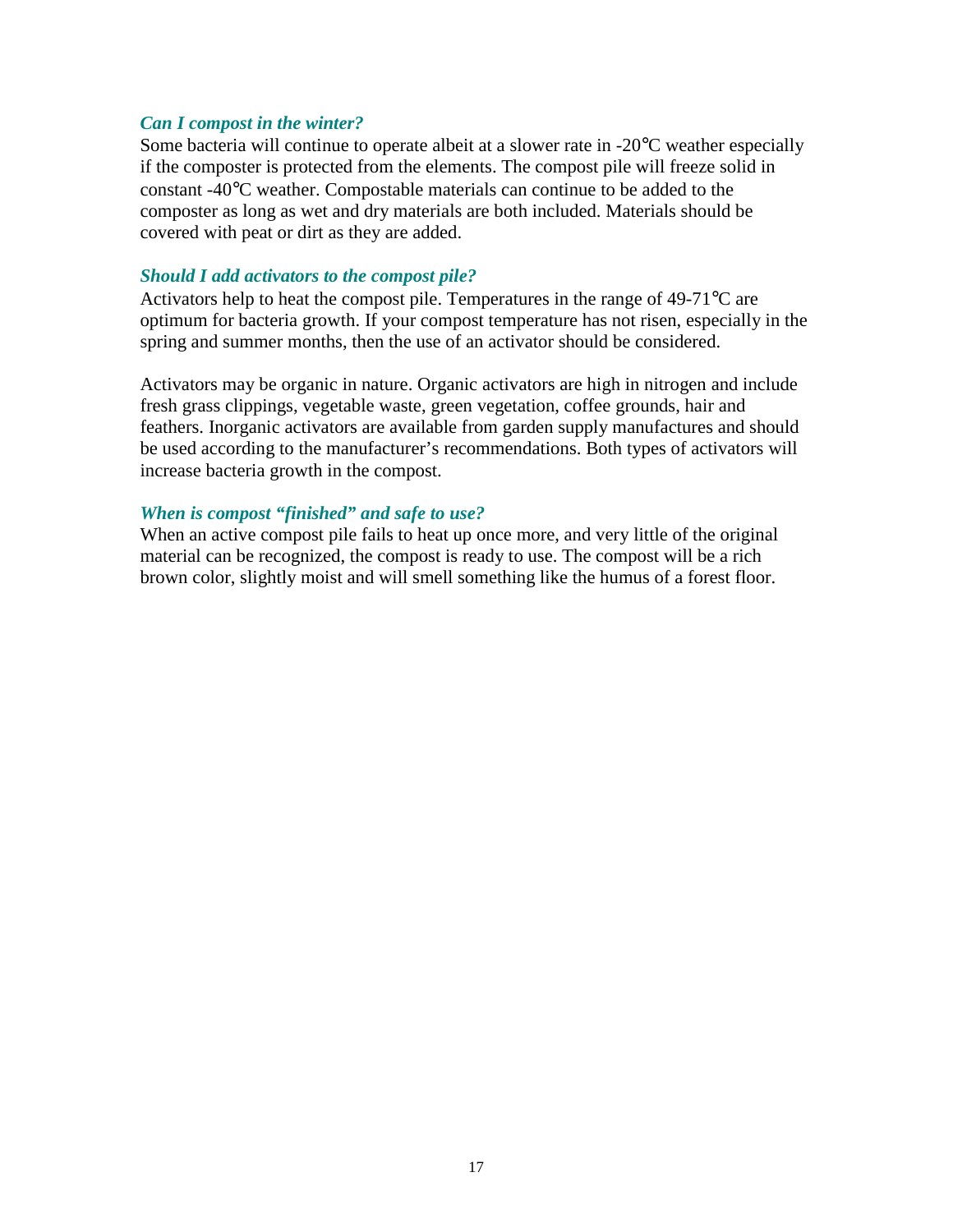<span id="page-19-0"></span>

| <b>Symptoms</b>                                               | <b>Problem</b>                                    | <b>Solution</b>                                                                                                                                                                                                                           |
|---------------------------------------------------------------|---------------------------------------------------|-------------------------------------------------------------------------------------------------------------------------------------------------------------------------------------------------------------------------------------------|
| Compost has bad odor                                          | Not enough air                                    | Turn the pile. Add more dry<br>material.                                                                                                                                                                                                  |
| Pile is dry in the center                                     | Not enough water                                  | Add water while turning pile.<br>Consider another location if the<br>compost is too exposed to the sun.                                                                                                                                   |
| Compost is damp and warm<br>only in the middle                | Pile is too small                                 | Collect and add more material                                                                                                                                                                                                             |
| Compost is damp and sweet<br>smelling but will not heat<br>up | Lack of nitrogen                                  | Mix in a nitrogen source.                                                                                                                                                                                                                 |
| Compost is attracting pests                                   | Improper materials<br>have been added             | Do not add meat, fish, bones, dairy<br>products or oily or greasy foods.<br>Line bin with $\frac{1}{2}$ inch metal mesh to<br>keep mice out. Put a lid on your unit.<br>Cover kitchen scraps with soil or<br>bury in pile to avoid flies. |
| Process is too slow                                           | Particles in the pile<br>are too large            | Cut waste material into small pieces.                                                                                                                                                                                                     |
| Pile is too wet                                               | Poor drainage, too<br>much rain or lack<br>of air | Move composter to dry location with<br>proper drainage. Add dry leaves.<br>Turn pile and remove lid to allow<br>evaporation.                                                                                                              |

# **COMPOSTING TROUBLE SHOOTING**

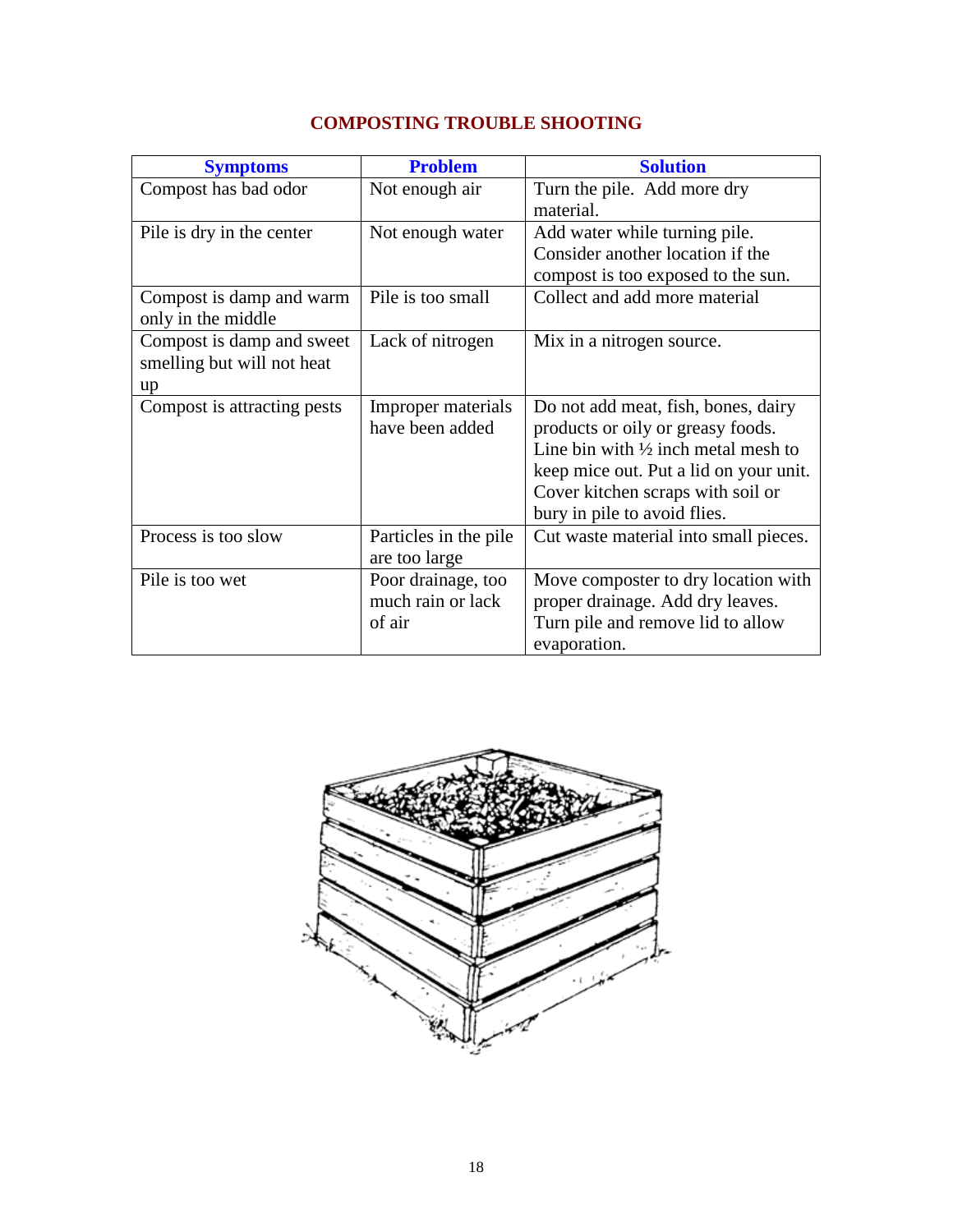# **GLOSSARY**

<span id="page-20-0"></span>

| <b>Aeration</b>         | The process of adding air. This can be accomplished by turning the<br>compost pile or poking holes in it with a broom handle.                                                          |
|-------------------------|----------------------------------------------------------------------------------------------------------------------------------------------------------------------------------------|
| <b>Aerobic Bacteria</b> | Bacteria that require oxygen to work. These are the good bacteria.                                                                                                                     |
|                         | <b>Anaerobic Bacteria</b> Bacteria that do not require oxygen to work. These can cause<br>unpleasant odours.                                                                           |
| <b>Bedding</b>          | Material such as newspaper and leaves used as an organic medium<br>for worm composting.                                                                                                |
| <b>Biodegradable</b>    | Able to be broken into simpler chemical compounds by<br>microorganisms. Organic materials are biodegradable.                                                                           |
| "Browns"                | Organic materials high in carbon.                                                                                                                                                      |
| <b>C/N Ratio</b>        | The ratio of the percentage of carbon $(C)$ to that of total nitrogen<br>(N) in organic materials. For example a 2-to-1 ratio means that<br>there is twice as much carbon as nitrogen. |
| <b>Castings</b>         | Manure, i.e., excretion, of earthworms. Earthworm castings are<br>high in nutrients for plants and microorganisms.                                                                     |
| <b>Clay Soils</b>       | Soils with clay particles and small air pores. Water retention is<br>high creating poor drainage conditions.                                                                           |
| <b>Clippings</b>        | Blades of grass cut off during mowing.                                                                                                                                                 |
| <b>Compost</b>          | A stable humus like material that results from the biological<br>decomposition and stabilization of organic materials under aerobic<br>conditions.                                     |
| <b>Composting</b>       | Biological degradation of organic matter under aerobic conditions<br>to a relatively stable humus-like material called compost.                                                        |
| Composter               | A container, usually a bin or a box used for composting.                                                                                                                               |
| <b>Compost Tea</b>      | Water in which finished compost has been steeped to produce a<br>liquid fertilizer for plants.                                                                                         |
| Curing                  | Final stage of composting when the rate of decomposition has<br>slowed to a point where turning or forced aeration is no longer<br>necessary.                                          |
| <b>Decompose</b>        | Decay. Rot. The breaking down of organic materials into smaller<br>particles until the original material is no longer recognizable.                                                    |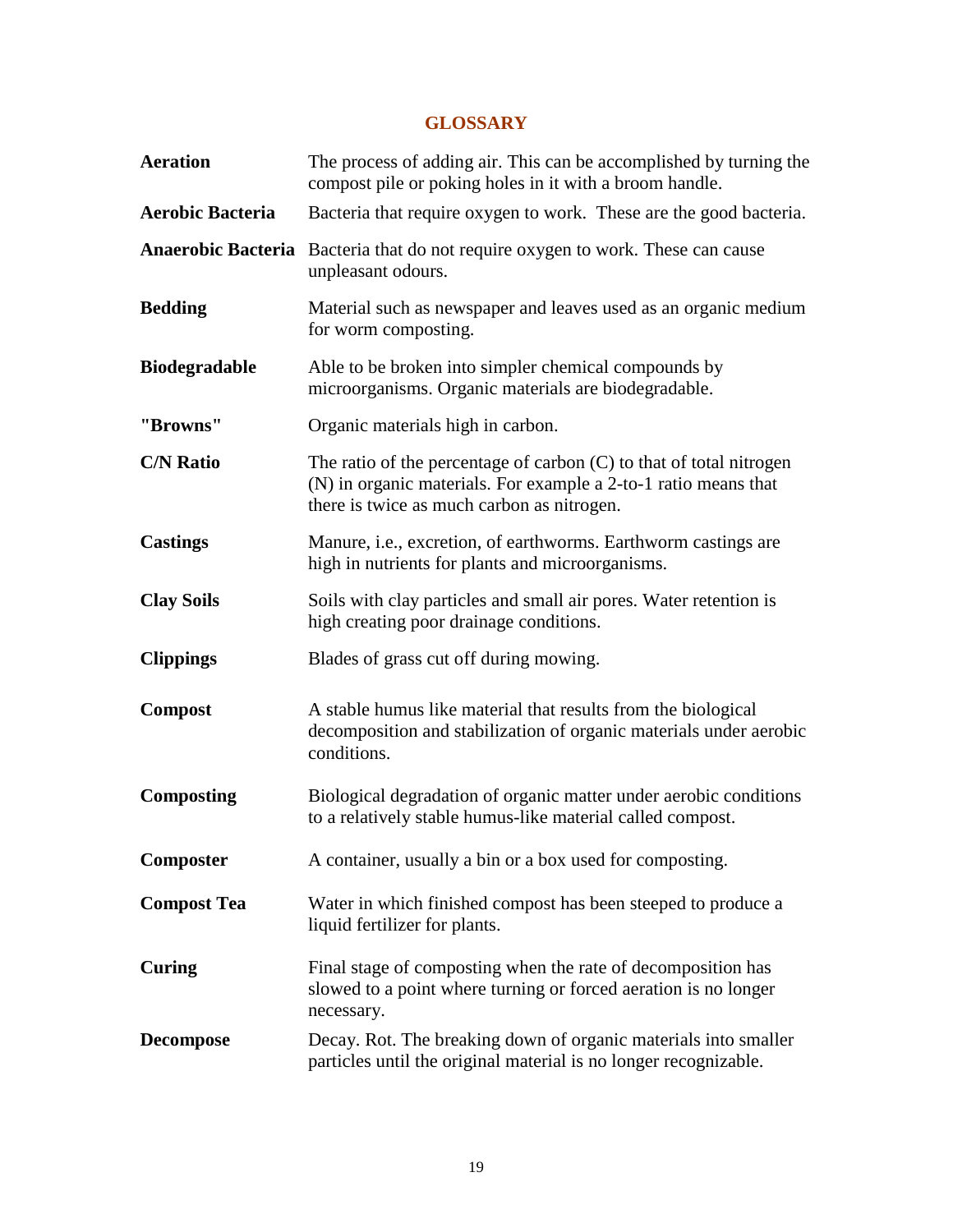| <b>Fertilizer</b>       | A substance (natural or man-made) used to enrich the soil and to<br>provide food for plants.                                                                                                                                                                                                                                                                |
|-------------------------|-------------------------------------------------------------------------------------------------------------------------------------------------------------------------------------------------------------------------------------------------------------------------------------------------------------------------------------------------------------|
| "Greens"                | Organic materials high in nitrogen.                                                                                                                                                                                                                                                                                                                         |
| <b>Harvesting</b>       | Removing compost for use.                                                                                                                                                                                                                                                                                                                                   |
| <b>Heap</b>             | An unenclosed compost pile.                                                                                                                                                                                                                                                                                                                                 |
| <b>Humus</b>            | The end result of successful composting is humus. It is a rich, dark,<br>fine mixture of decomposed organic materials. Humus contains the<br>microorganisms necessary for healthy soil, as well as a ready<br>supply of the macro- and micro-nutrients necessary for healthy<br>plants. Mix it with house plant or garden soil to improve the<br>condition. |
| <b>Landfill</b>         | Pleasant term for a garbage dump which is located in a cavity in<br>the ground so that, when full, it may be covered up and look like<br>part of the land.                                                                                                                                                                                                  |
| <b>Macronutrients</b>   | Nutrients that plants require in substantial doses. They include<br>nitrogen, phosphorus, potassium, calcium, sulfur and magnesium.                                                                                                                                                                                                                         |
| <b>Mature Compost</b>   | The final product of composting; it has undergone decomposition<br>and is in the process of stabilization. It contains readily available<br>forms of plant nutrients.                                                                                                                                                                                       |
| <b>Micronutrients</b>   | Nutrients that plants require in small doses, primarily to enhance<br>the ability to absorb macronutrients. They include iron,<br>manganese, copper, boron, molybdenum, chlorine, cobalt and zinc.                                                                                                                                                          |
| Microorganism           | These are microscopic plants and animals. They exist in soil and<br>break down organic matter into basic elements. They include<br>bacteria, fungi, algae, protozoa, yeast, germs, ground pearls, and<br>round worms.                                                                                                                                       |
| <b>Microorganisms</b>   | A living organism so small that it requires magnification before it<br>can be seen. Microorganisms that use heat to break down organic<br>materials in the first stages of composting are called thermobacteria.                                                                                                                                            |
| <b>Moisture Content</b> | The amount of water in a substance.                                                                                                                                                                                                                                                                                                                         |
| <b>Mulch</b>            | Covering for soil. Mulch should not generally be mixed into the<br>soil, it is not a fertilizer. There are many types of mulch, including<br>partially decomposed compost, bark, wood chips, hay, nut shells,<br>pine needles, and others. Mulch is used to cover bare ground so<br>that topsoil is not washed away, soil temperature is buffered, and      |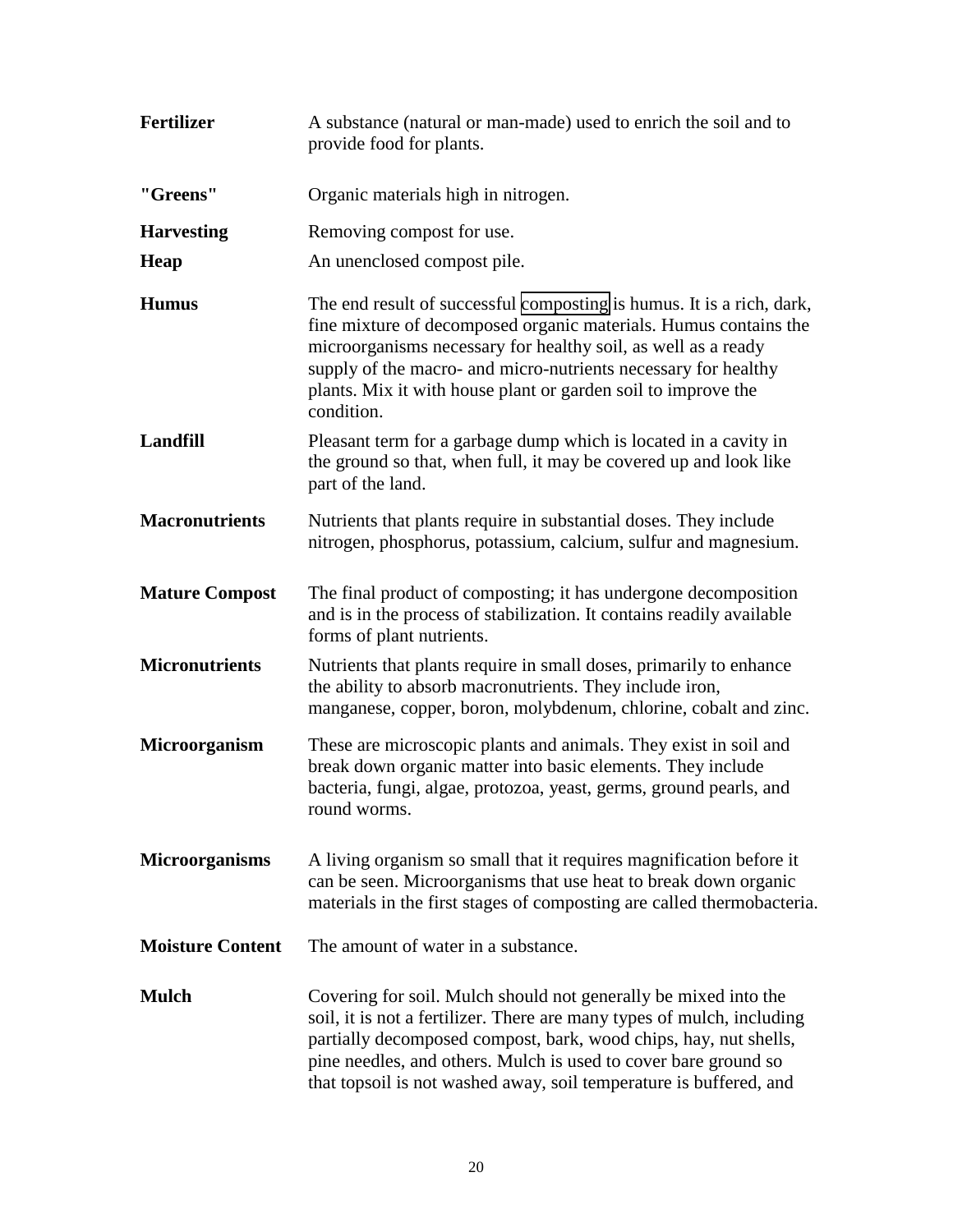|                         | weeds are reduced due to a lack of light. A good organic mulch<br>will also supply nutrients to the earth as it decomposes.                                               |
|-------------------------|---------------------------------------------------------------------------------------------------------------------------------------------------------------------------|
| Organic                 | Something derived from plant or animal matter. Includes anything<br>that is or was living, made from something living, or excreted from<br>something living.              |
| Pathogen                | Any organism capable of producing disease or infection. Often<br>found in waste material, most pathogens are killed by the high<br>temperature of the composting process. |
| <b>Perennial</b>        | A plant that lives for more than two years.                                                                                                                               |
| <b>Pesticide</b>        | Any substance, organic or inorganic, which is used to destroy or<br>inhibit the action of undesirable plants or insects.                                                  |
| pН                      | A measure of a substance's alkalinity or acidity.                                                                                                                         |
| <b>Red Worm</b>         | A variety of earthworm suitable for vermicomposting. The Red<br>Wriggler is a red worm.                                                                                   |
| <b>Sandy Soils</b>      | Soil containing more sand than organic matter. Water retention is<br>low as there are a small number of pore spaces even though<br>individual pores are large.            |
| <b>Screening</b>        | To sift out uncomposted matter from humus to create a fine<br>compost.                                                                                                    |
| <b>Soil Conditioner</b> | Something that enriches the physical condition of the soil and<br>increases its organic content.                                                                          |
| <b>Trace Elements</b>   | Chemicals that plants need in small quantities to grow.                                                                                                                   |
| <b>Vermicomposting</b>  | Using redworms to compost food scraps, newspapers, and<br>cardboard, yielding nutrient-rich castings.                                                                     |
| <b>Worm Bin</b>         | A container especially prepared for worms to live in and eat<br>organic garbage. A vermicomposting system.                                                                |
| <b>Yard Waste</b>       | Leaves, grass clippings, yard trimmings and other organic debris.                                                                                                         |